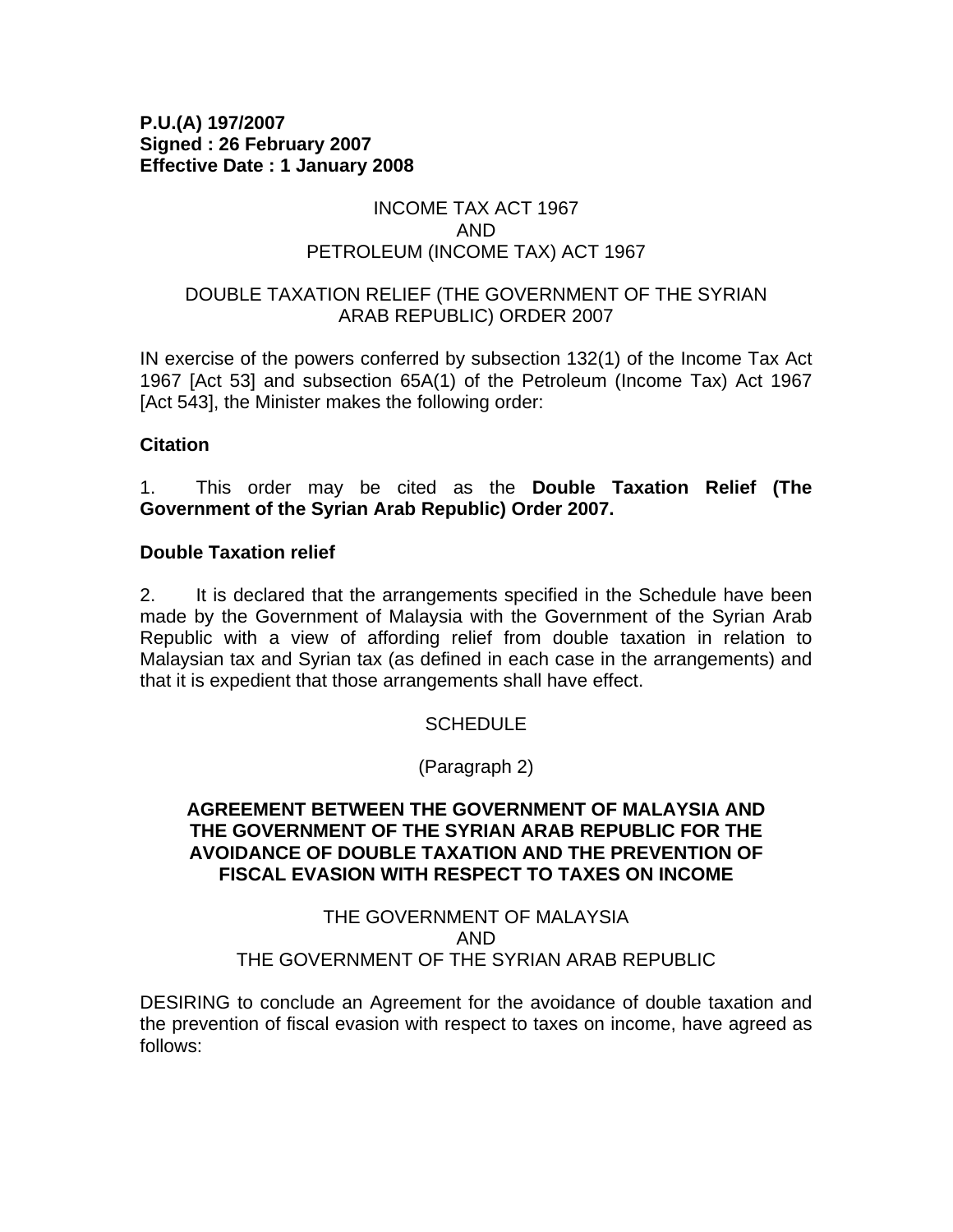#### Article 1

### PERSONS COVERED

This Agreement shall apply to persons who are residents of one or both of the Contracting States.

#### Article 2

## TAXES COVERED

1. This Agreement shall apply to taxes on income imposed on behalf of a Contracting State or local authorities, irrespective of the manner in which they are levied.

2. There shall be regarded as taxes on income all taxes imposed on total income or on elements of income.

- 3. The existing taxes which are the subject of this Agreement are:
	- (a) in Malaysia:
		- (i) the income tax; and
		- (ii) the petroleum income tax;

(hereinafter referred to as "Malaysian tax");

- (b) in Syria:
	- (i) the income tax on commercial, industrial, and noncommercial profits;
	- (ii) the income tax on salaries and wages;
	- (iii) the income tax on non-residents;
	- (iv) the income tax on revenue of movable and immovable capital; and
	- (v) surcharges imposed as percentages of the above mentioned taxes; including surcharges imposed by the local authorities.

(hereinafter referred to as "Syrian tax").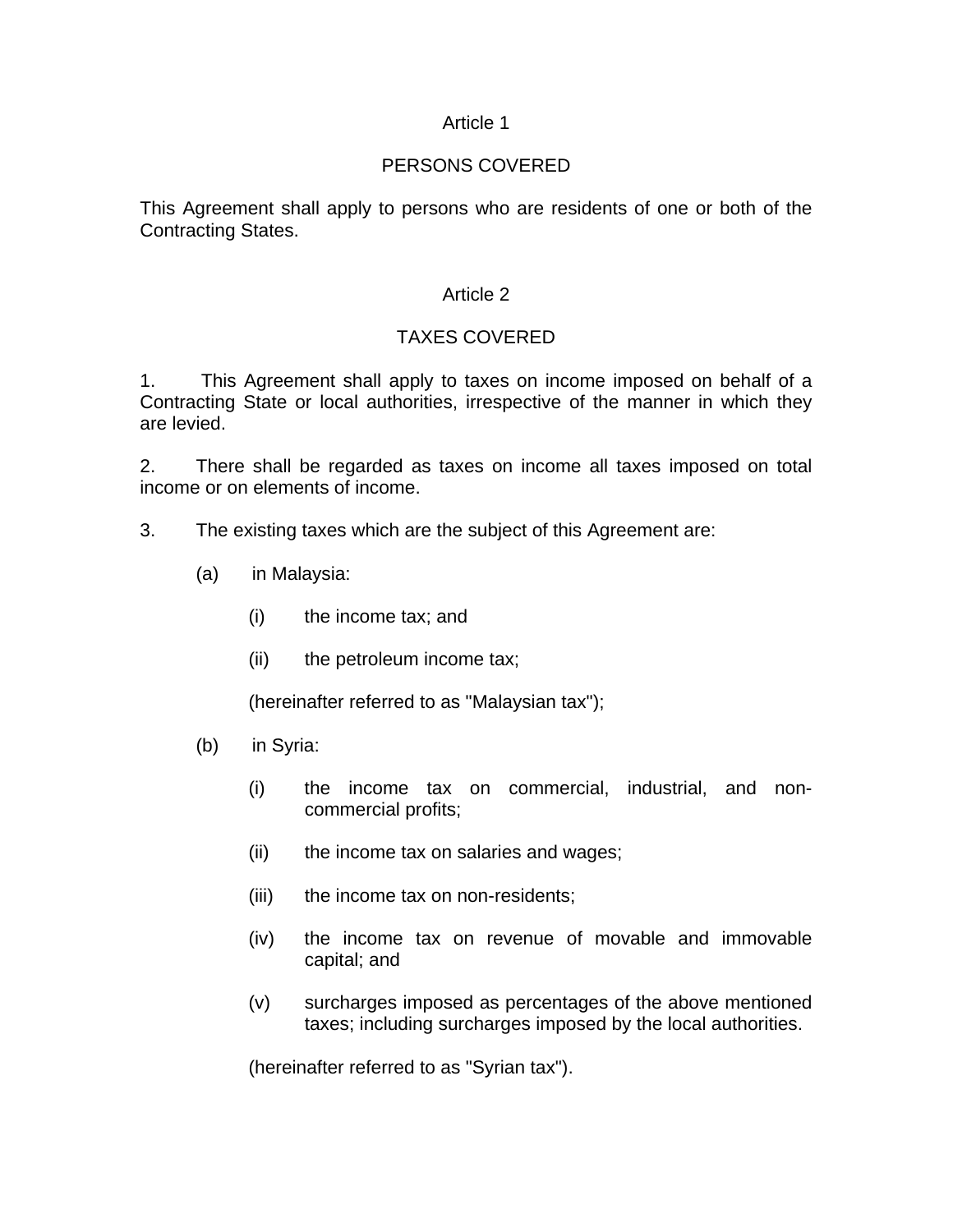4. This Agreement shall apply also to any identical or substantially similar taxes which are imposed after the date of signature of this Agreement in addition to, or in place of, the existing taxes. The competent authorities of the Contracting States shall notify each other of any significant changes that have been made in their taxation laws.

## Article 3

# GENERAL DEFINITIONS

1. For the purposes of this Agreement, unless the context otherwise requires:

- (a) the terms "a Contracting State" and "other Contracting State" mean Malaysia or the Syrian Arab Republic, as the context requires;
- (b) the term "Syria" means in accordance with international law, the territories of the Syrian Arab Republic including its internal waters, territorial sea, the subsoil thereof and the airspace above them to which Syria has sovereign rights and other maritime areas to which Syria has the right to exercise sovereign rights for the purposes of exploration, exploitation and conservation of natural resources;
- (c) the term "Malaysia" means the territories of the Federation of Malaysia, the territorial waters of Malaysia and the sea-bed and subsoil of the territorial waters, airspace above such areas and includes any area extending beyond the limits of the territorial waters of Malaysia, and the sea-bed and subsoil of any such area, which has been or may hereafter be designated under the laws of Malaysia and in accordance with international law as an area over which Malaysia has sovereign rights for the purposes of exploring and exploiting the natural resources, whether living or non-living;
- (d) the term "person" includes an individual, a company and any other body of persons;
- (e) the term "company" means any body corporate or any entity which is treated as a body corporate for tax purposes;
- (f) the terms "enterprise of a Contracting State" and "enterprise of the other Contracting State" mean respectively an enterprise carried on by a resident of a Contracting State and an enterprise carried on by a resident of the other Contracting State;
- (g) the term "national" means: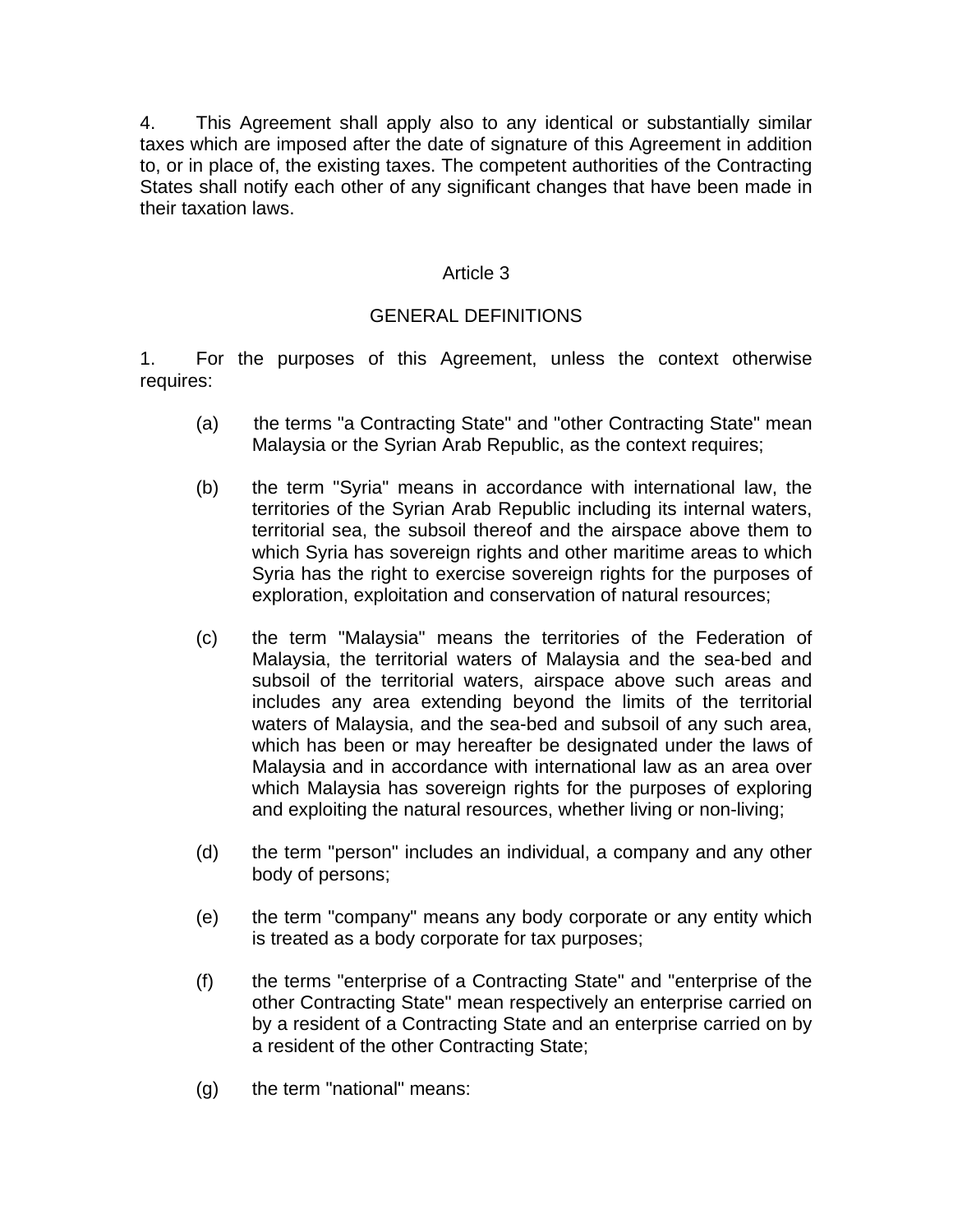- (i)*(aa)* in the case of Malaysia, any individual possessing the citizenship of Malaysia; and
	- *(ab)* in the case of Syria, any individual possessing the nationality of Syrian Arab Republic;
- (ii) any legal person, partnership or association deriving its status as such from the laws in force in a Contracting State;
- (h) the term "international traffic" means any transport by a ship or aircraft operated by an enterprise of a Contracting State, except when the ship or aircraft is operated solely between places in the other Contracting State;
- (i) the term "competent authority" means:
	- (i) in the case of Malaysia, the Minister of Finance or his authorized representative; and
	- (ii) in the case of Syria, the Minister of Finance or his authorised representative.

2. As regards the application of this Agreement at any time by a Contracting State, any term not defined therein shall, unless the context otherwise requires, have the meaning that it has at that time under the law of that State for the purposes of the taxes to which this Agreement applies, any meaning under the applicable tax laws of that State prevailing over a meaning given to the term under other laws of that State.

### Article 4

### RESIDENT

1. For the purposes of this Agreement, the term "resident of a Contracting State" means any person who, under the laws of that State, is liable to tax therein by reason of his domicile, residence, place of management, place of registration or any other criterion of a similar nature, and also includes that State, any political subdivision, local authority or a statutory body thereof. But this term shall not include any person who is liable in a Contracting State in respect only of income arising from sources in that State.

2. Where by reason of the provisions of paragraph 1 an individual is a resident of both Contracting States, then his status shall be determined as follows: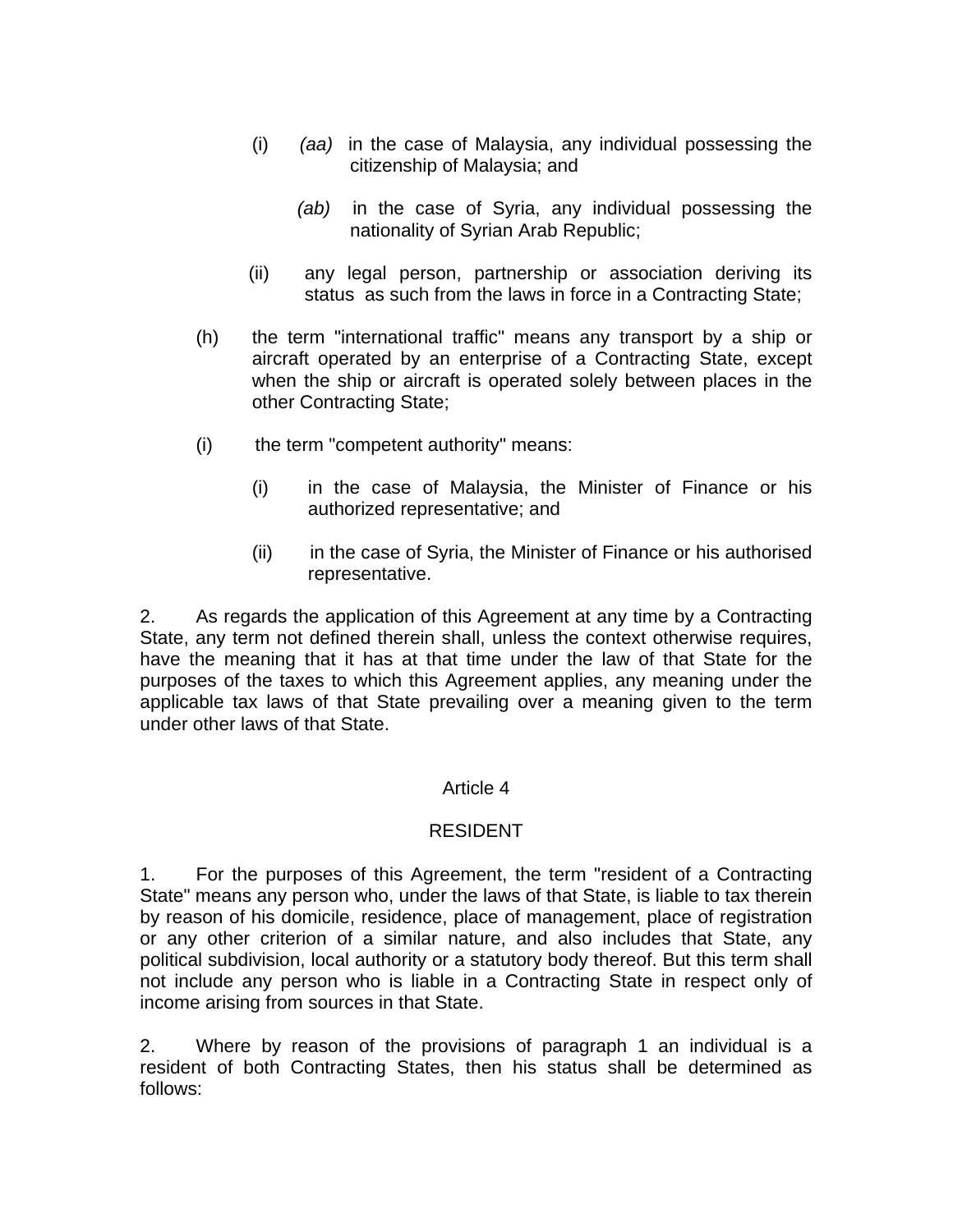- (a) he shall be deemed to be a resident only of the State in which he has a permanent home available to him; if he has a permanent home available to him in both States, he shall be deemed to be a resident only of the State with which his personal and economic relations are closer (centre of vital interests);
- (b) if the State in which he has his centre of vital interests cannot be determined, or if he has not a permanent home available to him in either State, he shall be deemed to be a resident only of the State in which he has an habitual abode;
- (c) if he has an habitual abode in both States or in neither of them, he shall be deemed to be a resident only of the State of which he is a national;
- (d) if he is a national of both States or of neither of them, the competent authorities of the Contracting States shall settle the question by mutual agreement.

3. Where by reason of the provisions of paragraph 1 a person other than the individual is a resident of both Contracting States, then its status shall be determined as follows:

- (a) it shall be deemed to be a resident only of the Contracting State in which its control and management is exercised;
- (b) if its control and management is exercised in both Contracting States then it shall be deemed to be a resident only of the Contracting State where its place of registration is situated.

# Article 5

# PERMANENT ESTABLISHMENT

1. For the purposes of this Agreement, the term "permanent establishment" means a fixed place of business through which the business of an enterprise is wholly or partly carried on.

- 2. The term "permanent establishment" includes especially:
	- (a) a place of management;
	- (b) a branch;
	- (c) an office;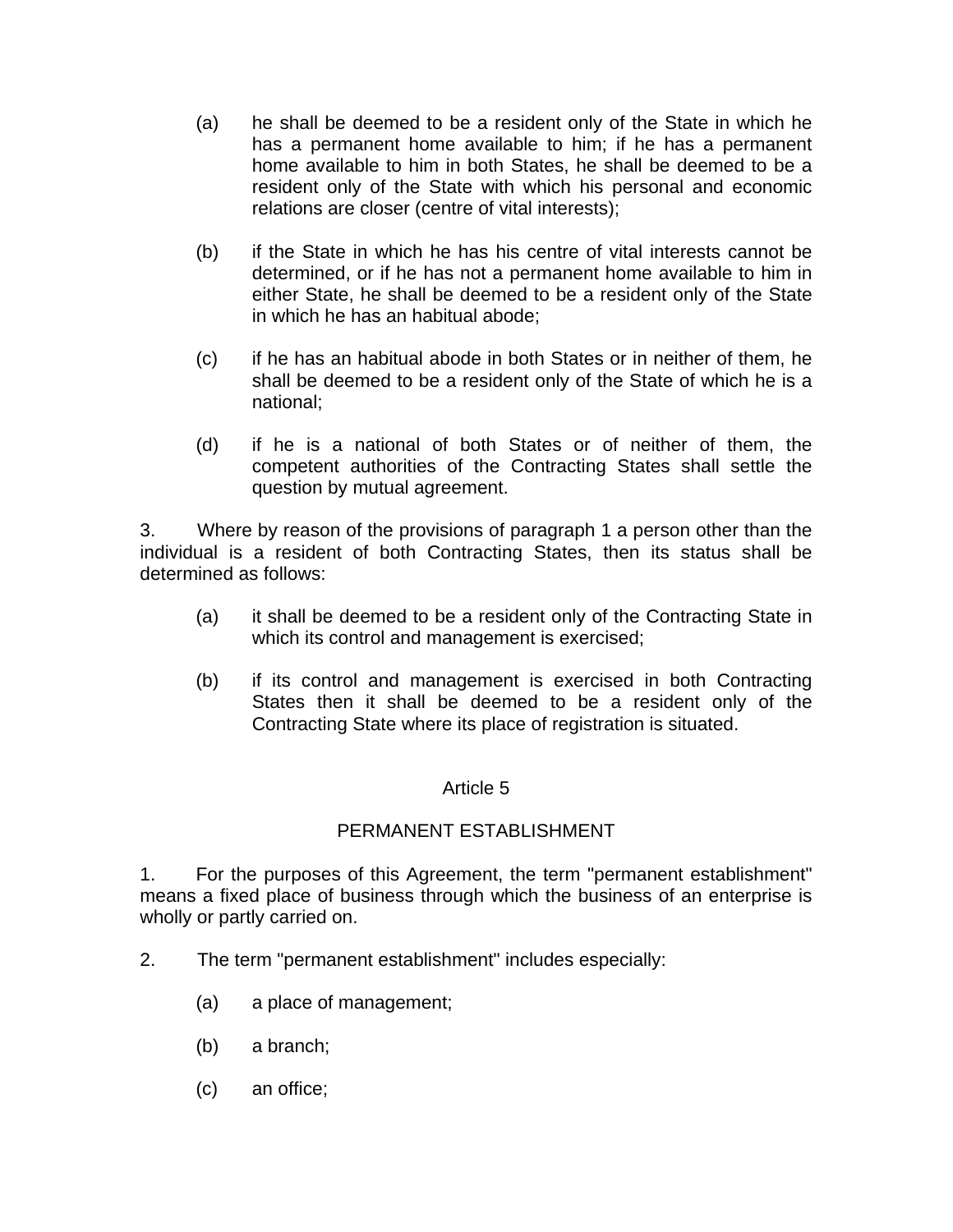- (d) a factory;
- (e) a workshop,
- (f) a mine, an oil or gas well, a quarry or any other place of extraction of natural resources; or
- (g) premises used as sales outlets.

3. The term "permanent establishment" shall also include a building site, a construction, installation or assembly project or supervisory activities, in connection therewith, but only where such site, project or activities continue for a period of more than 9 months.

4. Notwithstanding the preceding provisions of this Article, the term "permanent establishment" shall be deemed not to include:

- (a) the use of facilities solely for the purpose of storage, display or delivery of goods or merchandise belonging to the enterprise;
- (b) the maintenance of a stock of goods or merchandise belonging to the enterprise solely for the purpose of storage, display or delivery;
- (c) the maintenance of a stock of goods or merchandise belonging to the enterprise solely for the purpose of processing by another enterprise;
- (d) the maintenance of a fixed place of business solely for the purpose of purchasing goods or merchandise, or of collecting information, for the enterprise;
- (e) the maintenance of a fixed place of business solely for the purpose of carrying on, for the enterprise, any other activity of a preparatory or auxiliary character;
- (f) the maintenance of a fixed place of business solely for any combination of activities mentioned in sub-paragraphs *(a)* to *(e)*, provided that the overall activity of the fixed place of business resulting from this combination is of a preparatory or auxiliary character.

5. Notwithstanding the provisions of paragraphs 1 and 2, where a personother than an agent of an independent status to whom paragraph 7 applies-is acting in one of the States on behalf of an enterprise of the other State, that enterprise shall be deemed to have a permanent establishment in the first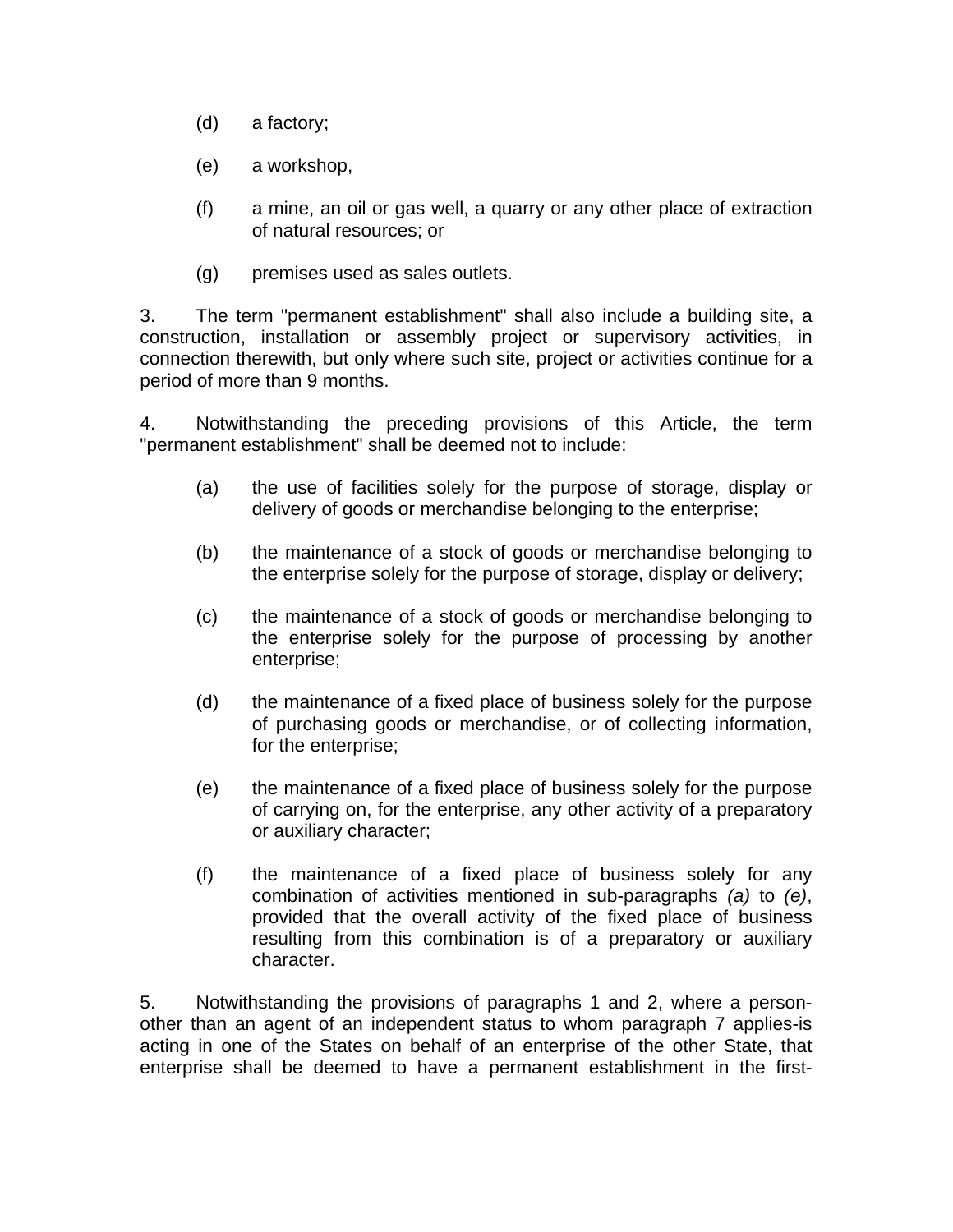mentioned State in respect of any activities which that person undertakes for the enterprise if the person:

- (a) has, and habitually exercises in the first-mentioned State an authority to conclude contracts in the name of the enterprise, unless the activities of such person are limited to those mentioned in paragraph 4 which, if exercised through a fixed place of business, would not make this fixed place of business a permanent establishment under the provisions of that paragraph; or
- (b) has no such authority, but habitually maintains in the firstmentioned State a stock of goods or merchandise belonging to the enterprise from which he regularly fills orders on behalf of the enterprise.

6. An enterprise of a contracting State shall not be deemed to have a permanent establishment in the other Contracting State merely because it carries on business in that other State through a broker, general commission agent or any other agent of an independent status, provided that such persons are acting in the ordinary course of their business. However, when the activities of such an agent are devoted wholly or almost wholly on behalf of that enterprise, and conditions are made or imposed between that enterprise and the agent in their commercial and financial relations which differ from those which would have been made between independent enterprises, he will not be considered an agent of an independent status within the meaning of this paragraph.

7. The fact that a company which is a resident of a Contracting State controls or is controlled by a company which is a resident of the other Contracting State, or which carries on business in that other State (whether through a permanent establishment or otherwise), shall not of itself constitute either company a permanent establishment of the other.

### Article 6

### INCOME FROM IMMOVABLE PROPERTY

1. Income derived by a resident of a Contracting State from immovable property (including income from agriculture or forestry) situated in the other Contracting State may be taxed in that other State.

2. The term "immovable property" shall have the meaning which it has under the laws of the Contracting State in which the property in question is situated. The term shall in any case include property accessory to immovable property, livestock and equipment used in agriculture and forestry, rights to which the provisions of general law respecting landed property apply, usufruct of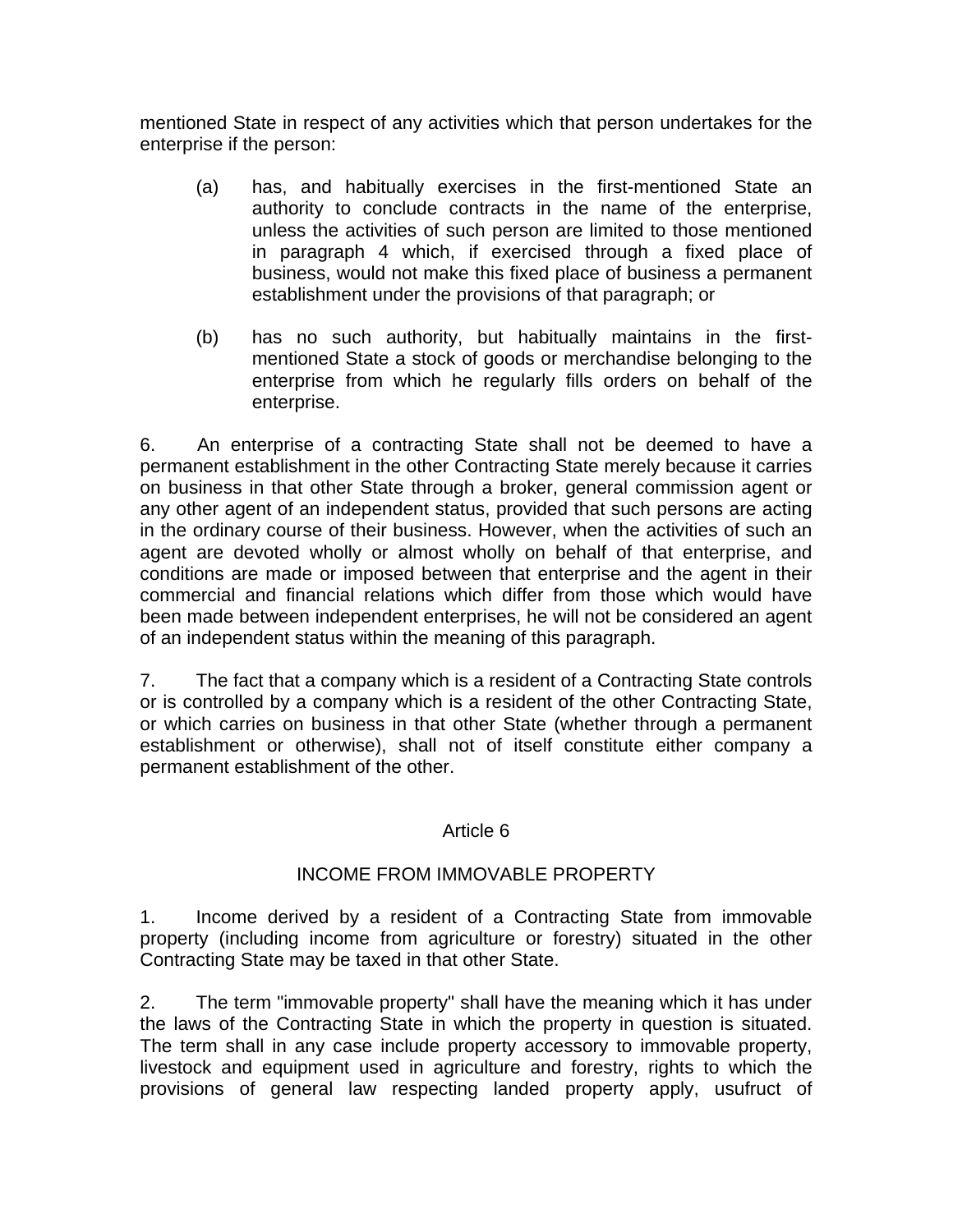immovable property and rights to variable or fixed payments as consideration for the working of, or the right to work, mineral deposits, sources and other natural resources; ships, boats and aircraft shall not be regarded as immovable property.

3. The provisions of paragraph 1 shall apply to income derived from the direct use, letting, or use in any other form of immovable property.

4. The provisions of paragraphs 1 and 3 shall apply also to the income from immovable property of an enterprise and to income from immovable property used for the performance of independent personal services.

### Article 7

# BUSINESS PROFITS

1. The profits of an enterprise of a Contracting State shall be taxable only in that State unless the enterprise carries on business in the other Contracting State through a permanent establishment situated therein. If the enterprise carries on business as aforesaid, the profits of the enterprise may be taxed in the other State but only so much thereof as is attributable to that permanent establishment.

2. Subject to the provisions of paragraph 3, where an enterprise of a Contracting State carries on business in the other Contracting Sate through a permanent establishment situated therein, there shall in each Contracting State be attributed to that permanent establishment the profits which it might be expected to make if it were a distinct and separate enterprise engaged in the same or similar activities under the same or similar conditions and dealing wholly independently with the enterprise of which it is a permanent establishment.

3. In determining the profits of a permanent establishment, there shall be allowed as deductions expenses which are incurred for the purposes of the permanent establishment, including executive and general administrative expenses so incurred, whether in the State in which the permanent establishment is situated or elsewhere.

4. If the information available to the competent authority is inadequate to determine the profits to be attributed to the permanent establishment of an enterprise, nothing in this Article shall affect the application of any law of that State relating to the determination of the tax liability of a person by the exercise of a discretion or the making of an estimate by the competent authority, provided that the law shall be applied, so far as the information available to the competent authority permits, in accordance with the principles of this Article.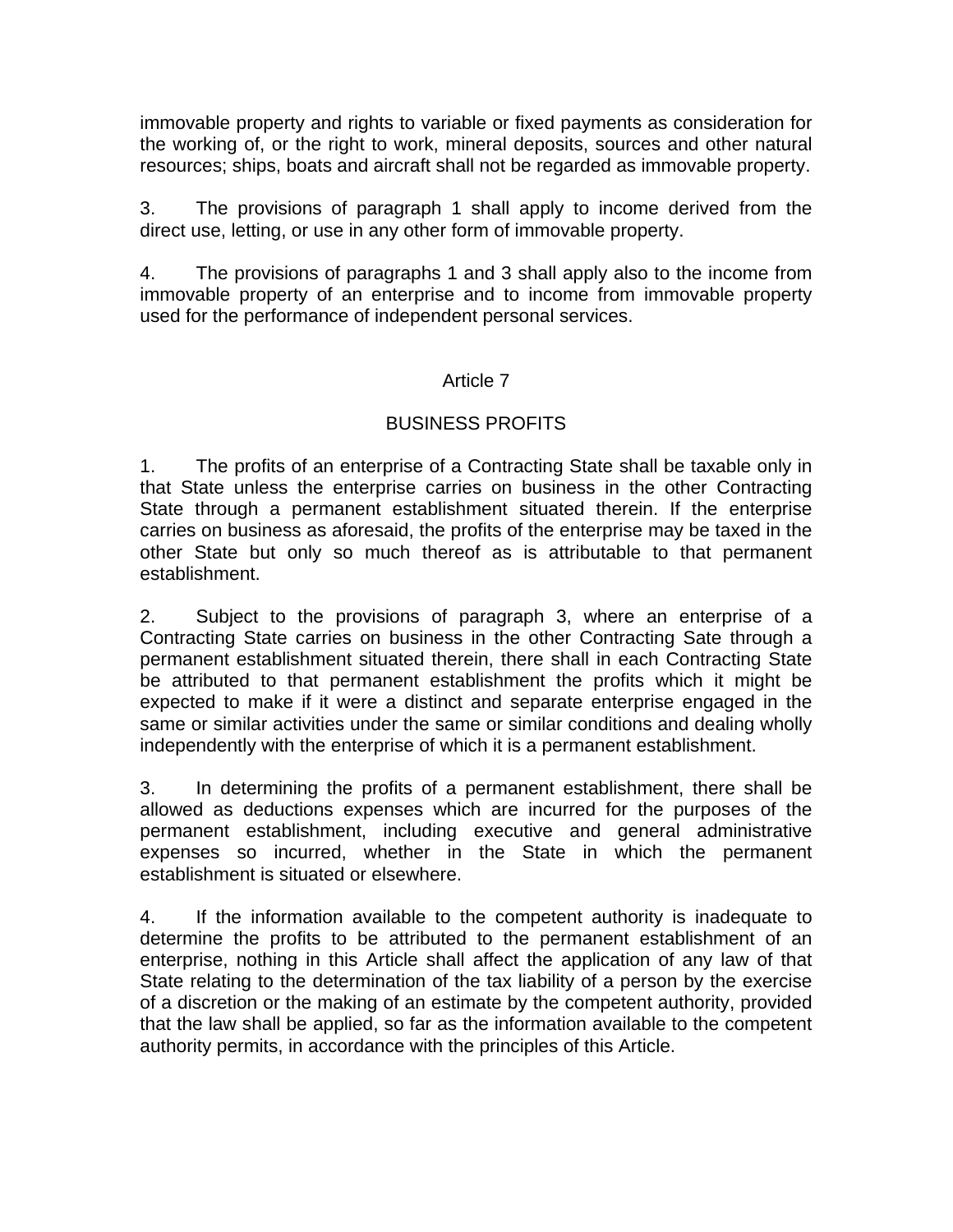5. Insofar as it has been customary in a Contracting State to determine the profits to be attributed to a permanent establishment on the basis of an apportionment of the total profits of the enterprise to its various parts, nothing in paragraph 2 shall preclude that Contracting State from determining the profits to be taxed by such an apportionment as may be customary. The method of apportionment adopted shall, however, be such that the results shall be in accordance with the principles embodied in this Article.

6. No profits shall be attributed to a permanent establishment by reason of the mere purchase by that permanent establishment of goods or merchandise for the enterprise.

7. For the purposes of the preceding paragraphs, the profits to be attributed to the permanent establishment shall be determined by the same method year by year unless there is good and sufficient reason to the contrary.

8. Where profits include items of income which are dealt with separately in other Articles of this Agreement, then the provisions of those Articles shall not be affected by the provisions of this Article.

# Article 8

# SHIPPING AND AIR TRANSPORT

1. Profits of an enterprise of a Contracting State from the operation of ships or aircraft in international traffic shall be taxable only in that State.

2. For the purposes of this Article, profits derived from the operation of ships or aircraft in international traffic include profits derived from the use or rental of containers which is incidental to the operation of ships or aircraft in international traffic.

3. Paragraph 1 shall also apply to the share of the profits from the operation of ships or aircraft derived by an enterprise of a Contracting State through participation in a pool, a joint business or an international operating agency.

# Article 9

# ASSOCIATED ENTERPRISES

1. Where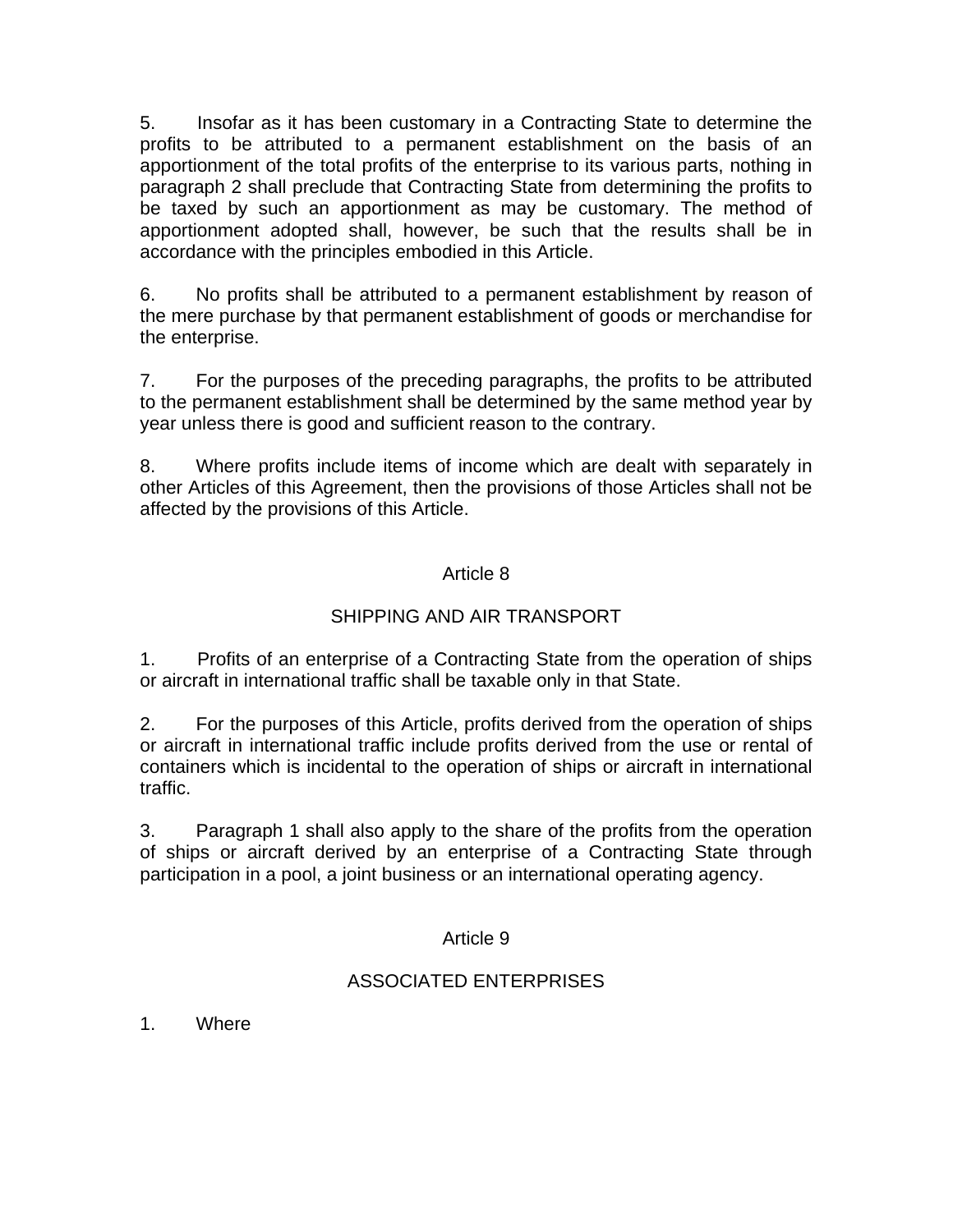- (a) an enterprise of a Contracting State participates directly or indirectly in the management, control or capital of an enterprise of the other Contracting State; or
- (b) the same persons participate directly or indirectly in the management, control or capital of an enterprise of a Contracting State and an enterprise of the other Contracting State,

and in either case conditions are made or imposed between the two enterprises in their commercial or financial relations which differ from those which would be made between independent enterprises, then any profits which would, but for those conditions, have accrued to one of the enterprises, but, by reason of those conditions, have not so accrued, may be included in the profits of that enterprise and taxed accordingly.

2. Where a Contracting State includes in the profits of an enterprise of that State - and taxes accordingly - profits on which an enterprise of the other Contracting State has been charged to tax in that other State and the profits so included are profits which would have accrued to the enterprise of the first mentioned State if the conditions made between the two enterprises had been those which would have been made between independent enterprises, then that other State shall make an appropriate adjustment to the amount of the tax charged therein on those profits where that other State considers the adjustment justified. In determining such adjustment, due regard shall be had to the other provisions of this Agreement and the competent authorities of the Contracting States shall if necessary consult each other.

# Article 10

### DIVIDENDS

1. Dividends paid by a company which is a resident of a Contracting State to a resident of the other Contracting State may be taxed in that other State.

2. However, such dividends may also be taxed in the Contracting State of which the company paying the dividends is a resident and according to the laws of that State, but if the beneficial owner of the dividends is a resident of the other Contracting State, the tax so charged shall not exceed:

- (a) 5 per cent of the gross amount of the dividends if the beneficial owner is a company (other than a partnership) which holds directly at least 25 percent of the capital of the company paying the dividends;
- (b) 10 per cent of the gross amount of the dividends in all other cases.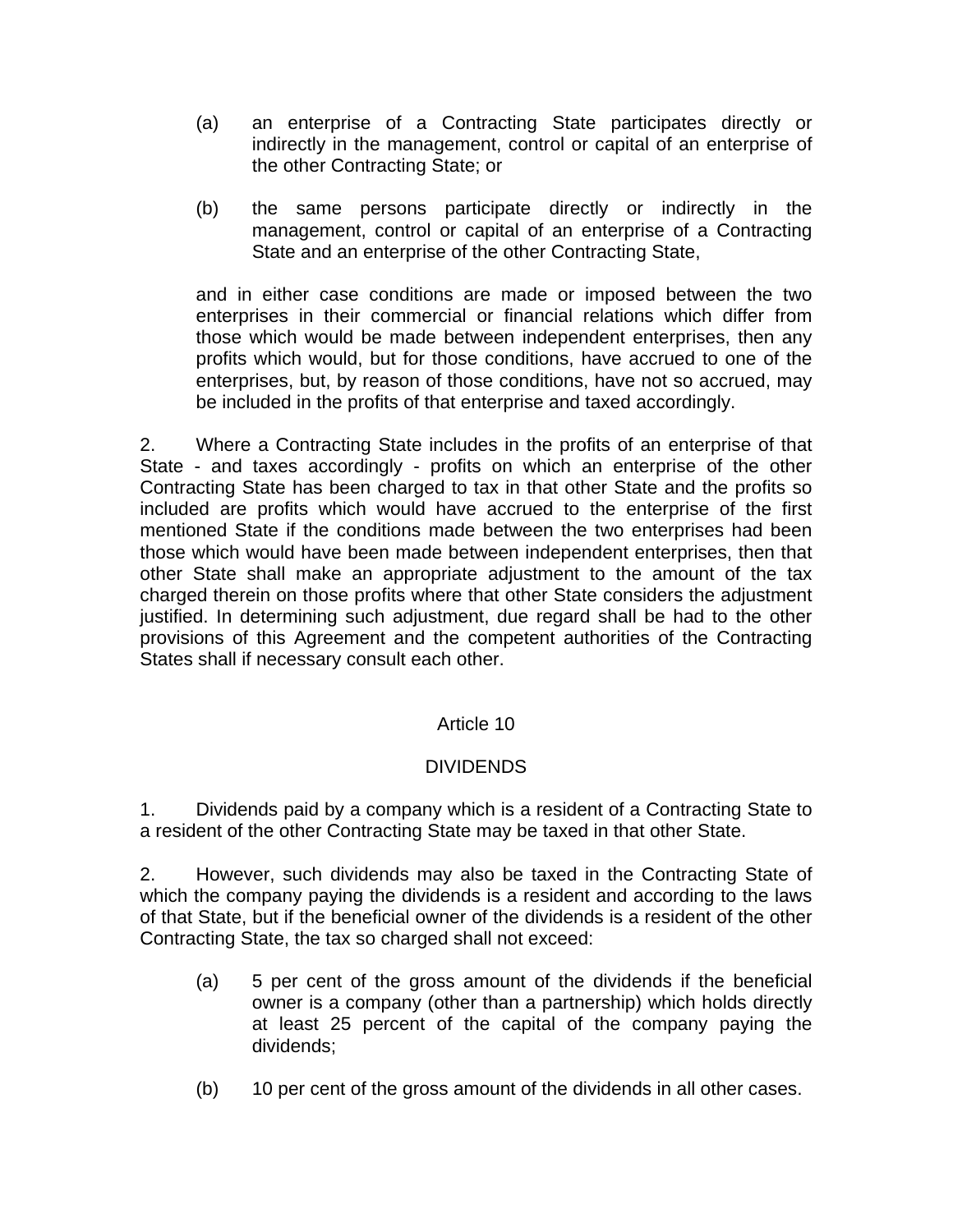This paragraph shall not affect the taxation of the company in respect of the profits out of which the dividends are paid.

3. The term "dividends" as used in this Article means income from shares or other rights, not being debt-claims, participating in profits, as well as income from other corporate rights which is subjected to the same taxation treatment as income from shares by the laws of the State of which the company making the distribution is a resident.

4. The provisions of paragraphs 1 and 2 shall not apply if the beneficial owner of the dividends, being a resident of a Contracting State, carries on business in the other Contracting State of which the company paying the dividends is a resident, through a permanent establishment situated therein, or performs in that other State independent personal services from a fixed base situated therein, and the holding in respect of which the dividends are paid is effectively connected with such permanent establishment or fixed base. In such case the provisions of Article 7 or Article 15, as the case may be, shall apply.

5. Where a company which is a resident of a Contracting State derives profits or income from the other Contracting State, that other State may not impose any tax on the dividends paid by the company, except insofar as such dividends are paid to a resident of that other State or insofar as the holding in respect of which the dividends are paid is effectively connected with a permanent establishment or a fixed base situated in that other State, nor subject the company's undistributed profits to a tax on the company's undistributed profits, even if the dividends paid or the undistributed profits consist wholly or partly of profits or income arising in such other State.

### Article 11

### INTEREST

1. Interest arising in a Contracting State and paid to a resident of the other Contracting State may be taxed in that other State.

2. However, such interest may also be taxed in the Contracting State in which it arises, and according to the laws of that State, but if the beneficial owner of the interest is a resident of the other Contracting State, the tax so charged shall not exceed 10 per cent of the gross amount of the interest.

3. Notwithstanding the provisions of paragraph 2, the Government of a Contracting State shall be exempt from tax in the other Contracting State in respect of interest derived by the Government from that other State.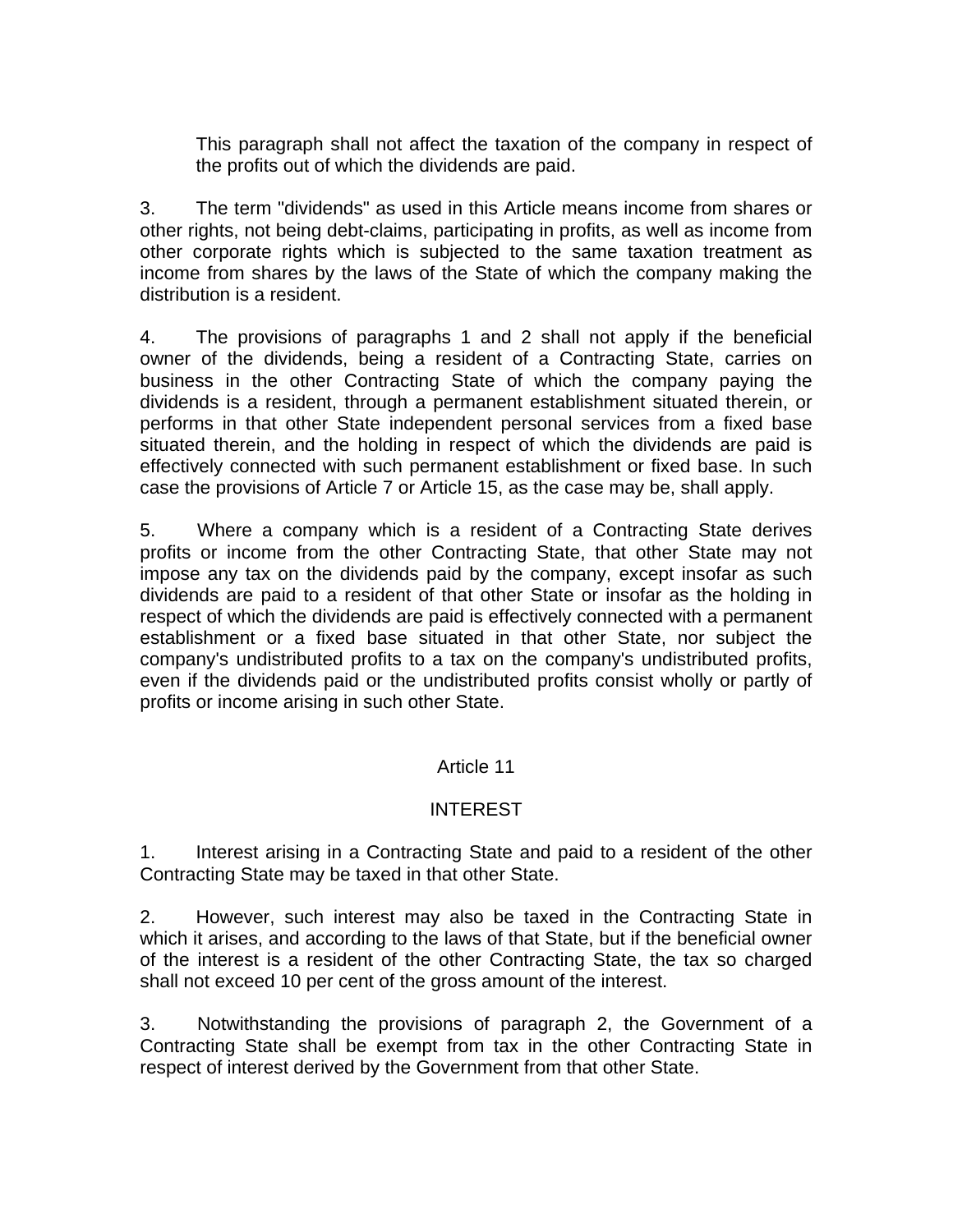- 4. For the purposes of paragraph 3, the term "Government":
	- (a) in the case of Malaysia means the Government of Malaysia and shall include:
		- (i) the governments of the states;
		- (ii) the local authorities;
		- (iii) the statutory bodies;
		- (iv) the Bank Negara Malaysia; and
		- (v) the Export-Import Bank of Malaysia Berhad (EXIM Bank).
	- (b) in the case of Syria means the Government of the Syrian Arab Republic and shall include;
		- (i) the local authorities;
		- (ii) the Central Bank of Syria; and
		- (iii) the public bodies established by a decree or law.

5. The term "interest" as used in this Article means income from debt-claims of every kind, whether or not secured by mortgage and whether or not carrying a right to participate in the debtor's profits, and in particular, income from government securities and income from bonds or debentures, including premiums and prizes attaching to such securities, bonds or debentures. Penalty charges for late payment shall not be regarded as interest for the purpose of this Article.

6. The provisions of paragraphs 1 and 2 shall not apply if the beneficial owner of the interest, being a resident of a Contracting State, carries on business in the other Contracting State in which the interest arises, through a permanent establishment situated therein, or performs in that other State independent personal services from a fixed base situated therein, and the debt-claim in respect of which the interest is paid is effectively connected with such permanent establishment or fixed base. In such case the provisions of Article 7 or Article 15, as the case may be, shall apply.

7. Interest shall be deemed to arise in a Contracting State when the payer is a resident of that State. Where, however, the person paying the interest, whether he is a resident of a Contracting State or not, has in a Contracting State a permanent establishment or a fixed base in connection with which the indebtedness on which the interest is paid was incurred, and such interest is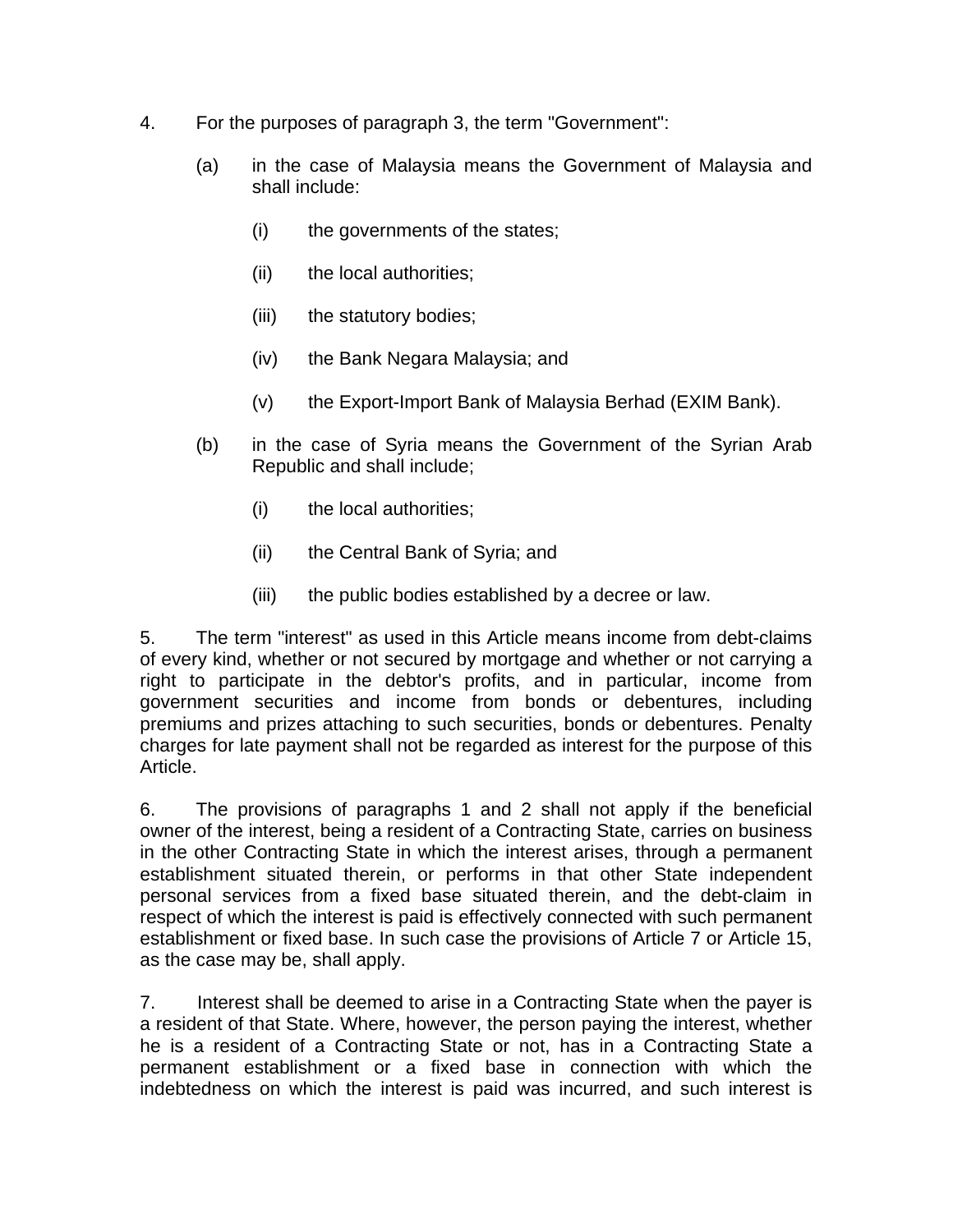borne by such permanent establishment or fixed base, then such interest shall be deemed to arise in the State in which the permanent establishment or fixed base is situated.

8. Where, by reason of a special relationship between the payer and the beneficial owner or between both of them and some other person, the amount of the interest, having regard to the debt-claim for which it is paid, exceeds the amount which would have been agreed upon by the payer and the beneficial owner in the absence of such relationship, the provisions of this Article shall apply only to the last-mentioned amount. In such case, the excess part of the payments shall remain taxable according to the laws of each Contracting State, due regard being had to the other provisions of this Agreement.

# Article 12

# **ROYALTIES**

1. Royalties arising in a Contracting State and paid to a resident of the other Contracting State may be taxed in that other State.

2. However, such royalties may also be taxed in the Contracting State in which they arise, and according to the laws of that State, but if the beneficial owner of the royalties is a resident of the other Contracting State, the tax so charged shall not exceed 12 percent of the gross amount of the royalties.

3. The term "royalties" as used in this Article means payments of any kind received as a consideration for the use of, or the right to use, any copyright of literary, artistic or scientific work including cinematograph films, and films or tapes for radio or television broadcasting, any patent, trade mark, design or model, plan, secret formula or process, or for the use of, or the right to use, industrial, commercial or scientific equipment, or for information (know-how) concerning industrial, commercial or scientific experience.

4. The provisions of paragraphs 1 and 2 shall not apply if the beneficial owner of the royalties, being a resident of a Contracting State, carries on business in the other Contracting State in which the royalties arise, through a permanent establishment situated therein, or performs in that other State independent personal services from a fixed base situated therein, and the right or property in respect of which the royalties are paid is effectively connected with such permanent establishment or fixed base. In such case the provisions of Article 7 or Article 15, as the case may be, shall apply.

5. Royalties shall be deemed to arise in a Contracting State when the payer is a resident of that State. Where, however, the person paying such royalties, whether he is a resident of a Contracting State or not, has in a Contracting State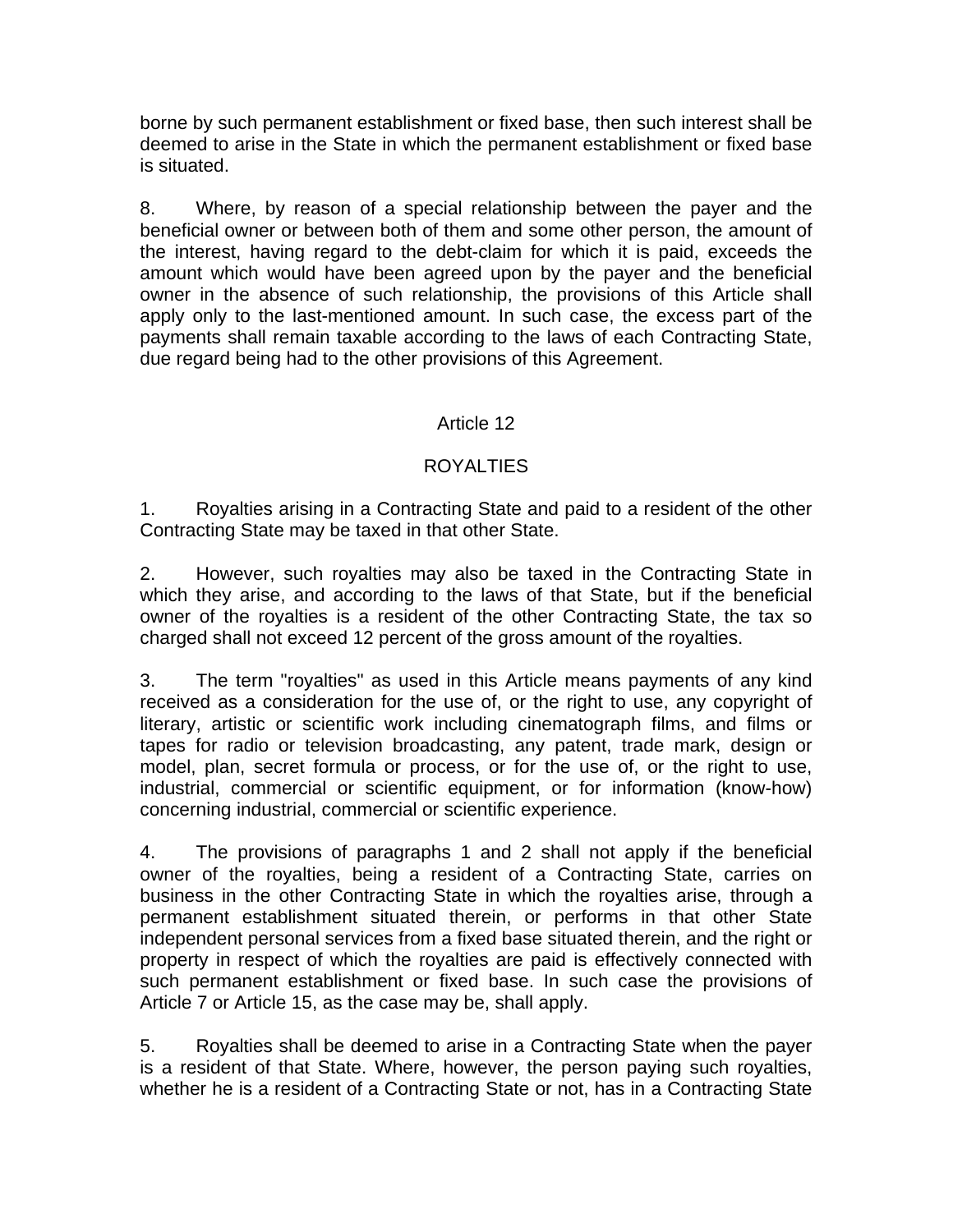a permanent establishment or a fixed base in connection with which the obligation to pay the royalties was incurred, and such royalties are borne by such permanent establishment or fixed base, then such royalties shall be deemed to arise in the State in which the permanent establishment or fixed base is situated.

6. Where, by reason of a special relationship between the payer and the beneficial owner or between both of them and some other person, the amount of the royalties, exceeds the amount which would have been agreed upon by the payer and the beneficial owner in the absence of such relationship, the provisions of this Article shall apply only to the last-mentioned amount. In such case, the excess part of the payments shall remain taxable according to the laws of each Contracting State, due regard being had to the other provisions of this Agreement.

# Article 13

## FEES FOR TECHNICAL SERVICES

1. Fees for technical services arising in a Contracting State and paid to a resident of the other Contracting State may be taxed in that other State.

2. However, such fees for technical services may also be taxed in the Contracting State in which they arise and according to the laws of that State, but where the beneficial owner of the fees for technical services is a resident of the other Contracting State the tax so charged shall not exceed 10 percent of the gross amount of the fees for technical services.

3. The term "fees for technical services" as used in this Article means payments of any kind to any person, other than to an employee of the person making the payments, in consideration for any services of a technical, managerial or consultancy nature.

4. The provisions of paragraphs 1 and 2 of this Article shall not apply if the beneficial owner of the fees for technical services, being a resident of a Contracting State, carries on business in the other Contracting State in which the fees for technical services arise through a permanent establishment situated therein, or performs in that other State independent personnel services from a fixed base situated therein, and the fees for technical services are effectively connected with such permanent establishment or fixed base. In such a case the provisions of Article 7 or Article 15, as the case may be, shall apply.

5. Fees for technical services shall be deemed to arise in a Contracting State when the payer is a resident of that State. Where, however, the person paying the fees for technical services, whether he is a resident of a Contracting State or not, has in a Contracting State a permanent establishment or a fixed base in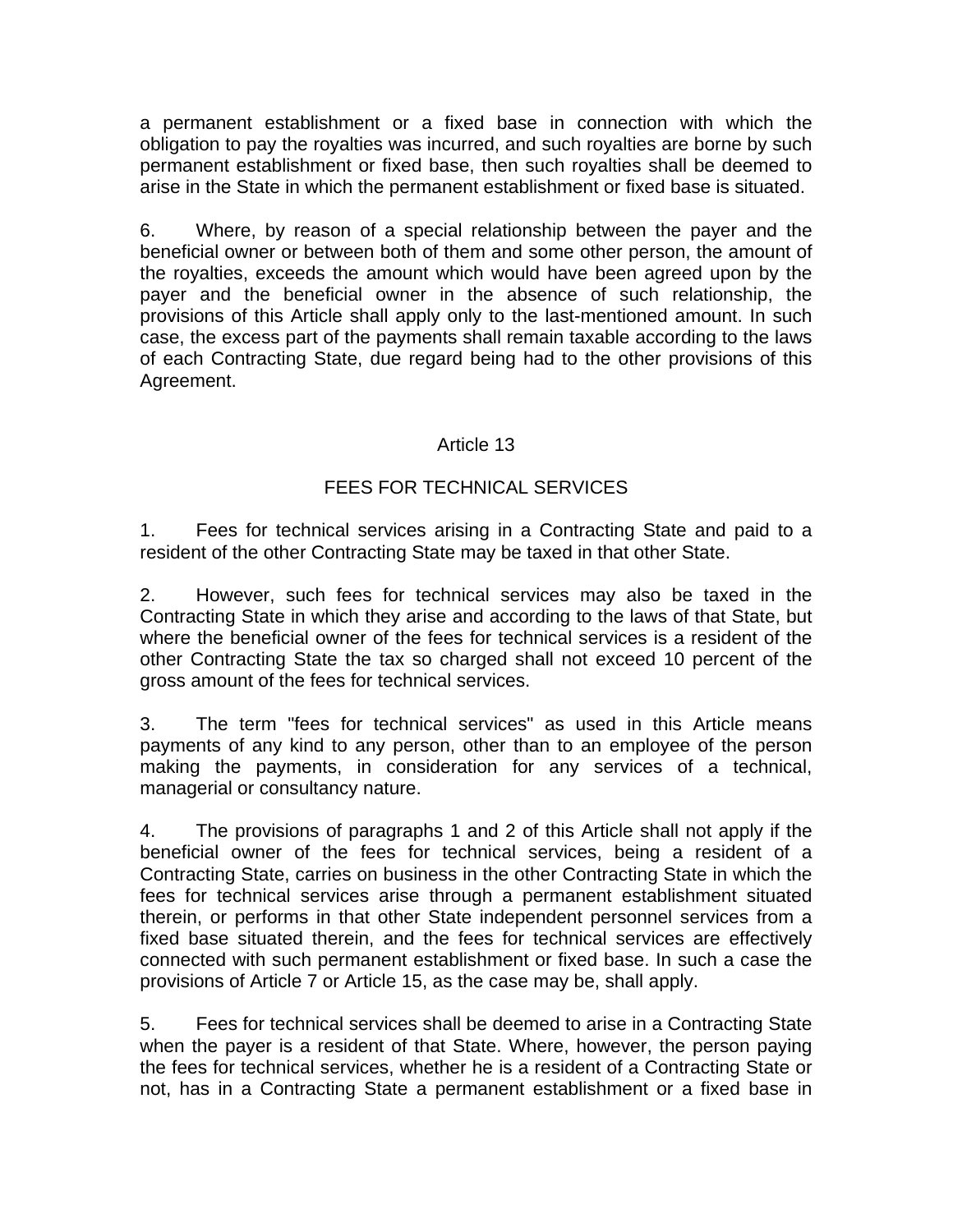connection with which the obligation to pay the fees for technical services was incurred, and such fees for technical services are borne by such permanent establishment or fixed base, then such fees for technical services shall be deemed to arise in the Contracting State in which the permanent establishment or fixed base is situated.

6. Where, by reason of a special relationship between the payer and the beneficial owner or between both of them and some other person, the amount of the fees for technical services paid exceeds, for whatever reason, the amount which would have been agreed upon by the payer and the beneficial owner in the absence of such relationship, the provisions of this Article shall apply to the lastmentioned amount. In such case, the excess part of the payments shall remain taxable according to the law of each Contracting State, due regard being had to the other provisions of this Agreement.

## Article 14

# CAPITAL GAINS

1. Gains derived from the alienation of immovable property shall be taxed in the Contracting State where such immovable property is situated and in accordance with the laws of that State.

2. Gains from the alienation of movable property forming part of the business property of a permanent establishment which an enterprise of a Contracting State has in the other Contracting State or of movable property pertaining to a fixed base available to a resident of a Contracting State in the other Contracting State for the purpose of performing independent personal services, including such gains arising from the alienation of such a permanent establishment (alone or with the whole enterprise) or of such fixed base, may be taxed in that other State.

3. Gains from the alienation of property forming part of the business property of an enterprise of a Contracting State and consisting of ships or aircraft operated by such enterprise in international traffic or movable property pertaining to the operation of such ships or aircraft shall be taxable only in that State.

4. Gains from the alienation of any property other than that referred to in paragraphs 1, 2 and 3 shall be taxable only in the Contracting State of which the alienator is a resident.

### Article 15

### INDEPENDENT PERSONAL SERVICES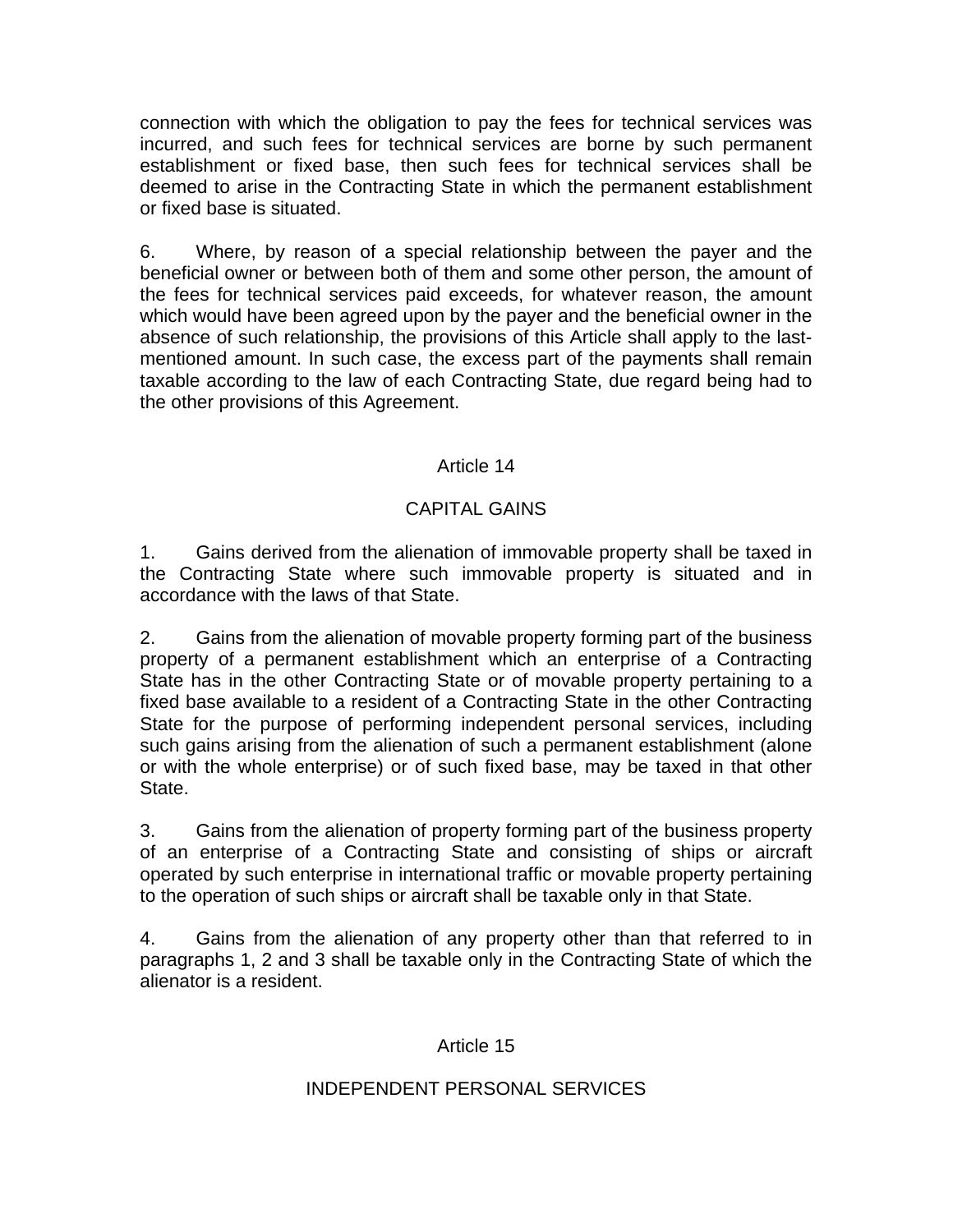1. Subject to the provisions of Article 13, income derived by a resident of a Contracting State in respect of professional services or other activities of an independent character shall be taxable only in that State unless he has a fixed base regularly available to him in the other Contracting State for the purpose of performing his activities. If he has such a fixed base, the income may be taxed in the other State but only so much of it as is attributable to that fixed base.

2. The term "professional services" includes especially independent scientific, literary, artistic, educational or teaching activities as well as the independent activities of physicians, lawyers, engineers, architects, dentists and accountants.

## Article 16

## DEPENDENT PERSONAL SERVICES

1. Subject to the provisions of Articles 17, 19, 20, 21 and 22, salaries, wages and other similar remuneration derived by a resident of a Contracting State in respect of an employment shall be taxable only in that State unless the employment is exercised in the other Contracting State. If the employment is so exercised, such remuneration as is derived therefrom may be taxed in that other State.

2. Notwithstanding the provisions of paragraph 1, remuneration derived by a resident of a Contracting State in respect of an employment exercised in the other Contracting State shall be taxable only in the first-mentioned State if all the following conditions are fulfilled:

- (a) the recipient is present in the other State for a period or periods not exceeding in the aggregate 183 days in any twelve month period commencing or ending in the fiscal year concerned;
- (b) the remuneration is paid by, or on behalf of, an employer who is not a resident of the other State; and
- (c) the remuneration is not borne by a permanent establishment or a fixed base which the employer has in the other State.

3. Notwithstanding the preceding provisions of this Article, remuneration in respect of an employment exercised aboard a ship or aircraft operated in international traffic by an enterprise of a Contracting State may be taxed in that State.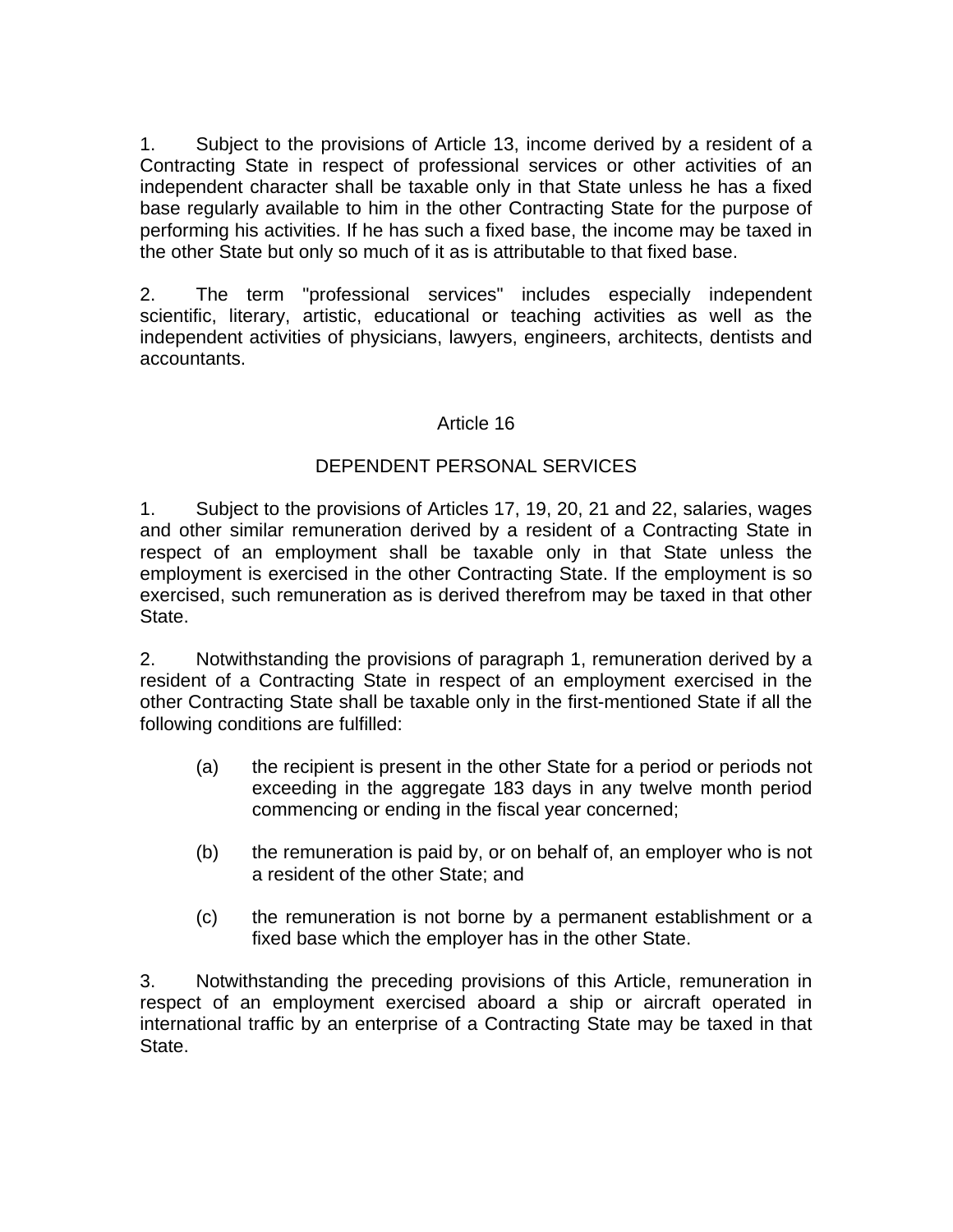# Article 17

# DIRECTOR'S FEES

Directors' fees and other similar payments derived by a resident of a Contracting State in his capacity as a member of the board of directors of a company which is a resident of the other Contracting State, may be taxed in that other State.

### Article 18

## ARTISTES AND SPORTSMEN

1. Notwithstanding the provisions of Articles 15 and 16 income derived by a resident of a Contracting State as an entertainer, such as a theatre, motion picture, radio or television artiste, or a musician, or as a sportsman, from his personal activities as such exercised in the other Contracting State, may be taxed in that other State.

2. Where income in respect of personal activities exercised by an entertainer or a sportsman in his capacity as such accrues not to the entertainer or sportsman himself but to another person, whether a resident of a Contracting State or not, that income may, notwithstanding the provisions of Articles 7, 15 and 16, be taxed in the Contracting State in which the activities of the entertainer or sportsman are exercised.

3. The provisions of paragraphs 1 and 2 shall not apply to remuneration or profits derived from activities exercised in a Contracting State if the visit to that State is wholly or mainly supported by public funds of the other Contracting State, a political subdivision, a local authority or a statutory body thereof. In such a case, the remuneration or profits is taxable only in the Contracting State in which the artiste or the sportsman is a resident.

### Article 19

### PENSIONS AND ANNUITIES

1. Subject to the provisions of paragraph 2 of Article 20, pension and other similar remuneration and annuities paid to a resident of a Contracting State in consideration of past employment shall be taxable only in that State.

2. The term "annuity" means a stated sum payable periodically at stated times during life or during a specified or ascertainable period of time under an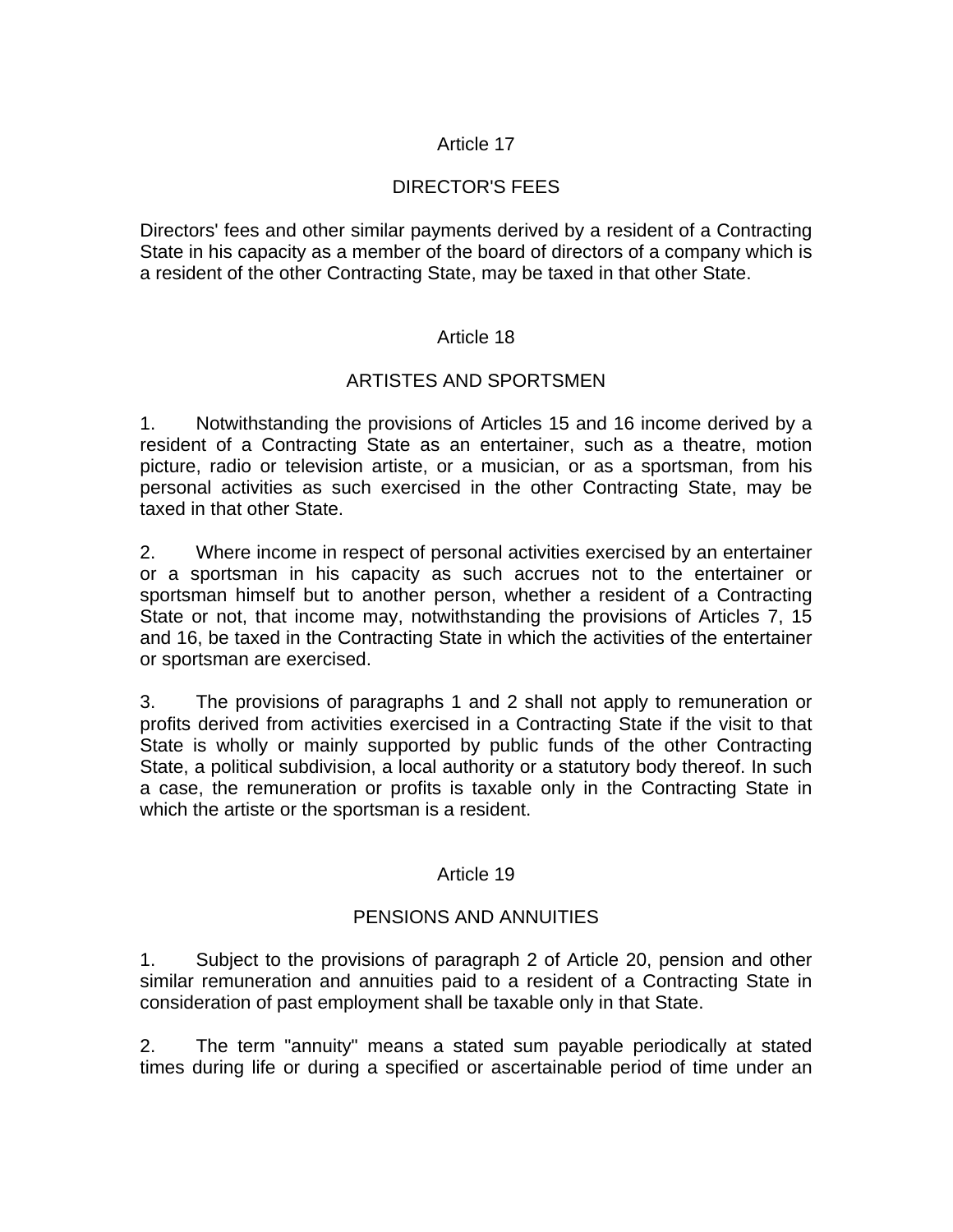obligation to make the payments in return for adequate and full consideration in money or money's worth.

3. Nothing contained in paragraph 1 shall affect the provisions of the law of a Contracting State concerning the exemption of pensions from tax.

# Article 20

# GOVERNMENT SERVICE

- 1.(a) Salaries, wages and other similar remuneration, other than a pension, paid by a Contracting State or a political subdivision or a local authority or a statutory body thereof to an individual in respect of services rendered to that State or political subdivision or local authority or statutory body thereof shall be taxable only in that State.
	- (b) However, such salaries, wages and other similar remuneration, shall be taxable only in the other Contracting State if the services are rendered in that State and the individual is a resident of that State who:
		- (i) is a national of that State; or
		- (ii) did not become a resident of that State solely for the purpose of rendering the services.
- 2.(a) Any pension paid by, or out of funds created by, a Contracting State or a political subdivision or a local authority or a statutory body thereof to any individual in respect of services rendered to that State or political subdivision or local authority or statutory body shall be taxable only in that State.
	- (b) However, such pension shall be taxable only in the other Contracting State if the individual is a resident of, and a national of, that State.

3. The provisions of Articles 16, 17, 18 and 19 shall apply to salaries, wages and other similar remuneration or pensions in respect of services rendered in connection with any business carried on by a Contracting State or a political subdivision or a local authority or a statutory body thereof.

4. Nothing contained in paragraph 2 shall affect the provisions of the law of a Contracting State concerning the exemption of pensions from tax.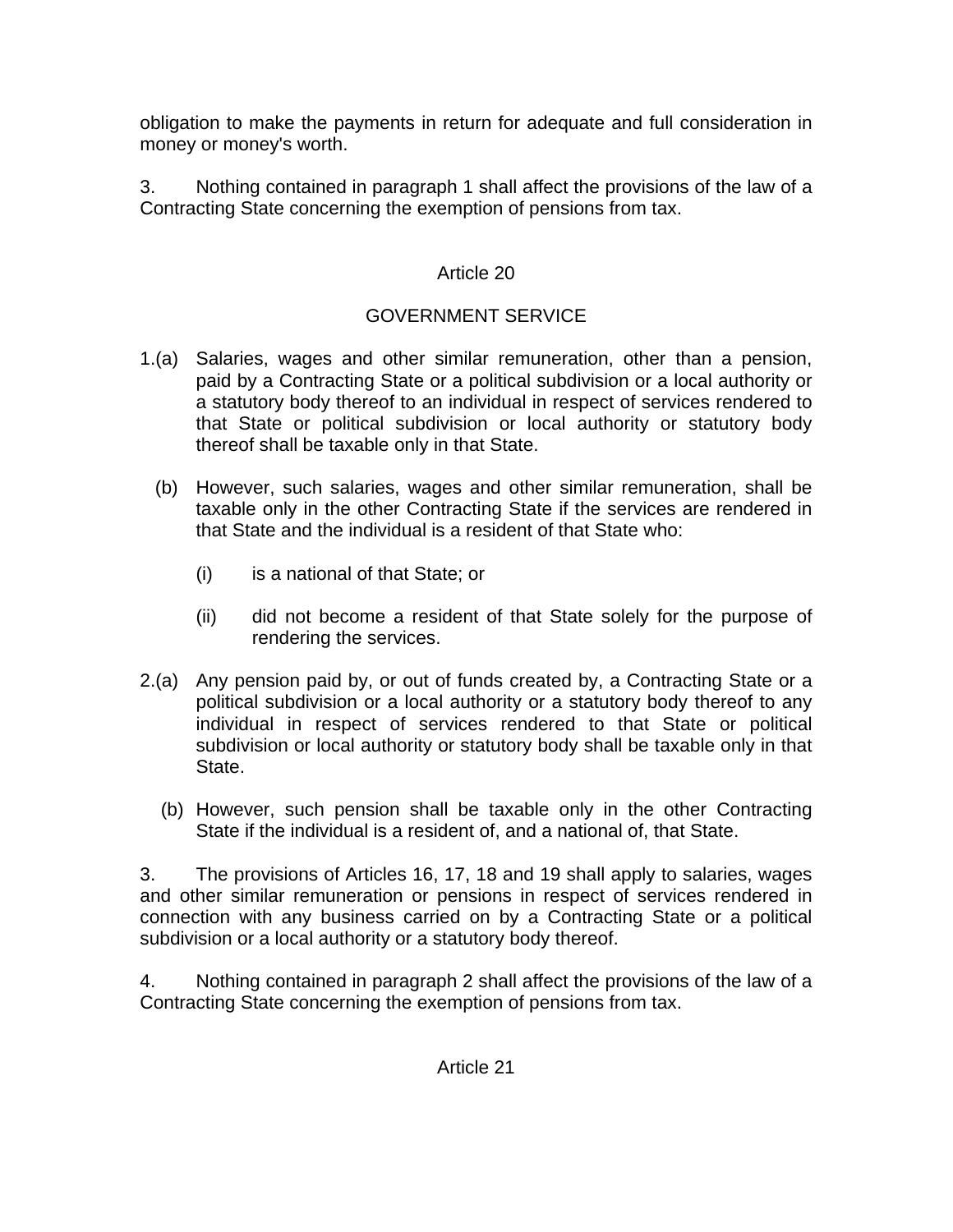## STUDENTS AND TRAINEES

An individual who is a resident of a Contracting State immediately before making a visit to the other Contracting State and is temporarily present in the other State solely:

- (a) as a student at a recognised university, college, school or other similar recognised educational institution in that other State;
- (b) as a business or technical apprentice; or
- (c) as a recipient of a grant, allowance or award for the primary purpose of study, research or training from the Government of either State or from a scientific, educational, religious or charitable organisation or under a technical assistance programme entered into by the Government of either State,

shall be exempt from tax in that other State on:

- (i) all remittances from abroad for the purposes of his maintenance, education, study, research or training; and
- (ii) the amount of such grant, allowance or award.

### Article 22

# LECTURERS AND RESEARCHERS

1. An individual who is a resident of a Contracting State immediately before making a visit to the other Contracting State, and who, at the invitation of any public university, college, institution primarily for research purposes or other similar public institutions, visits that other State for a period not exceeding one year solely for a purpose of teaching or research or both at such public institution shall be exempt from tax in that other State on any remuneration for such teaching or research.

2. This Article shall not apply to income from research if such research is undertaken primarily for the private benefit of a specific person or persons.

### Article 23

# OTHER INCOME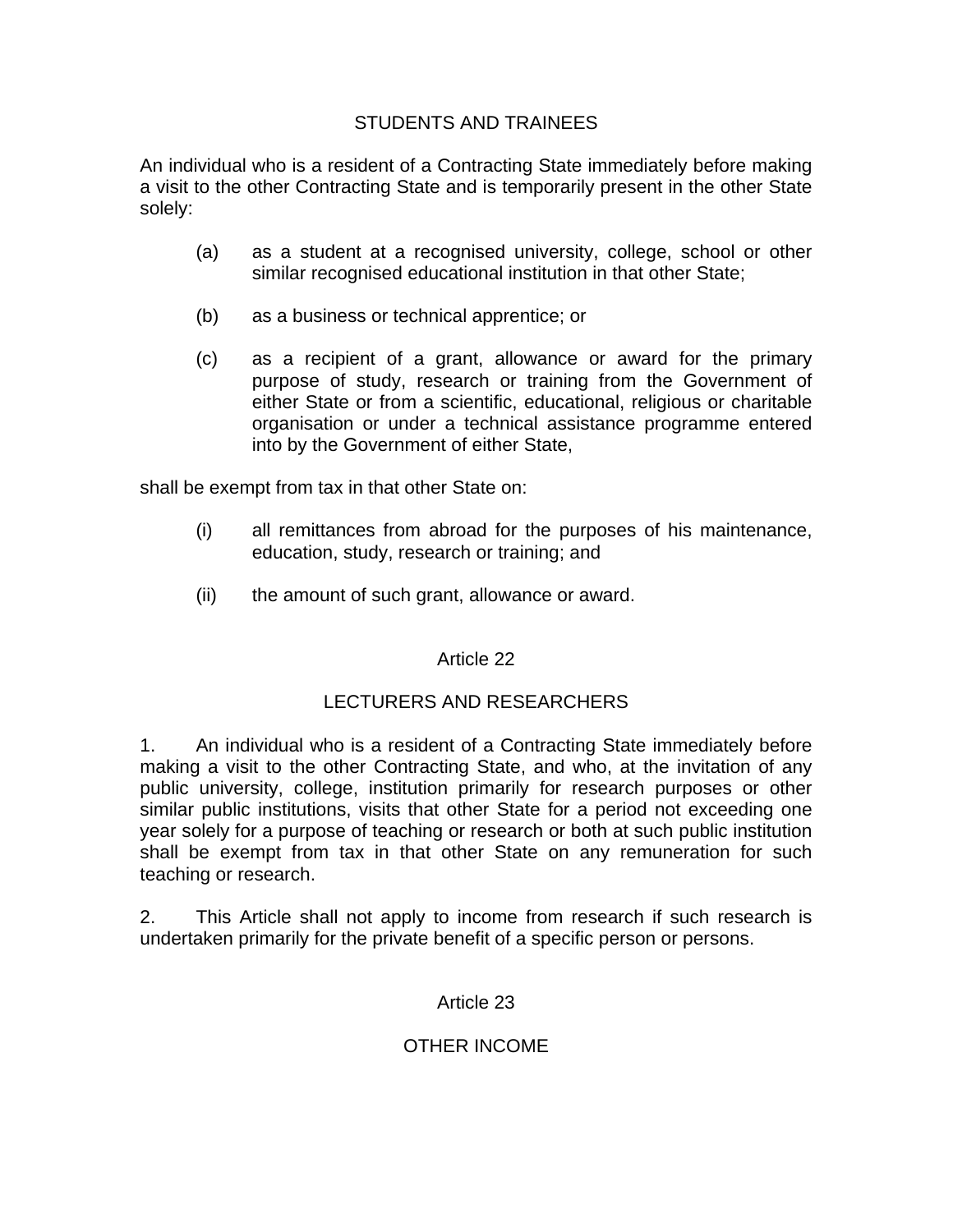1. Items of income of a resident of a Contracting State, wherever arising, not dealt with in the foregoing articles of this Agreement shall be taxable only in that State.

 2. The provisions of paragraph 1 shall not apply to income, other than income from immovable property as defined in paragraph 2 of Article 6, if the beneficial owner of such income, being a resident of a Contracting State, carries on business in the other Contracting State through a permanent establishment situated therein, or performs in that other State independent personal services from a fixed base situated therein, and the right or property in respect of which the income is paid is effectively connected with such permanent establishment or fixed base. In such case the provisions of Article 7 or Article 15, as the case may be, shall apply.

3. Notwithstanding the provisions of paragraphs 1 and 2, items of income of a resident of a Contracting State not dealt with in the foregoing Articles of this Agreement and arising in the other Contracting State may also be taxed in that other State.

## Article 24

# ELIMINATION OF DOUBLE TAXATION

1. Where a resident of a Contracting State derives income which, in accordance with the provisions of this Agreement, may be taxed in the other Contracting State, then the first Contracting State shall allow as a deduction from the tax on the income of that resident, an amount equal to the income tax paid in the other Contracting State; such deduction in either case shall not, however, exceed that part of the income tax, as computed before the deduction is given, which is attributable to the income which may be taxed in the other Contracting State.

2. Where in accordance with any provision of this Agreement, income derived by a resident of a Contracting State from the other Contracting State is exempt from tax in that State, the first mentioned State may nevertheless, in calculating the amount of tax on the remaining income of such resident, take into account the exempted income.

3. For the purposes of paragraph 1, the tax paid in either Contracting State according to Article 10 (including tax payable by that company in respect of its income out of which the dividend is paid) and Article 11 shall be deemed to include the tax which would, under the laws of that State and in accordance with this Agreement, have been paid on any income derived from sources in that State had the income not been taxed at a reduced rate or exempted from tax in accordance with the provisions of this Agreement with the special incentives under the domestic laws for the promotion of economic development which were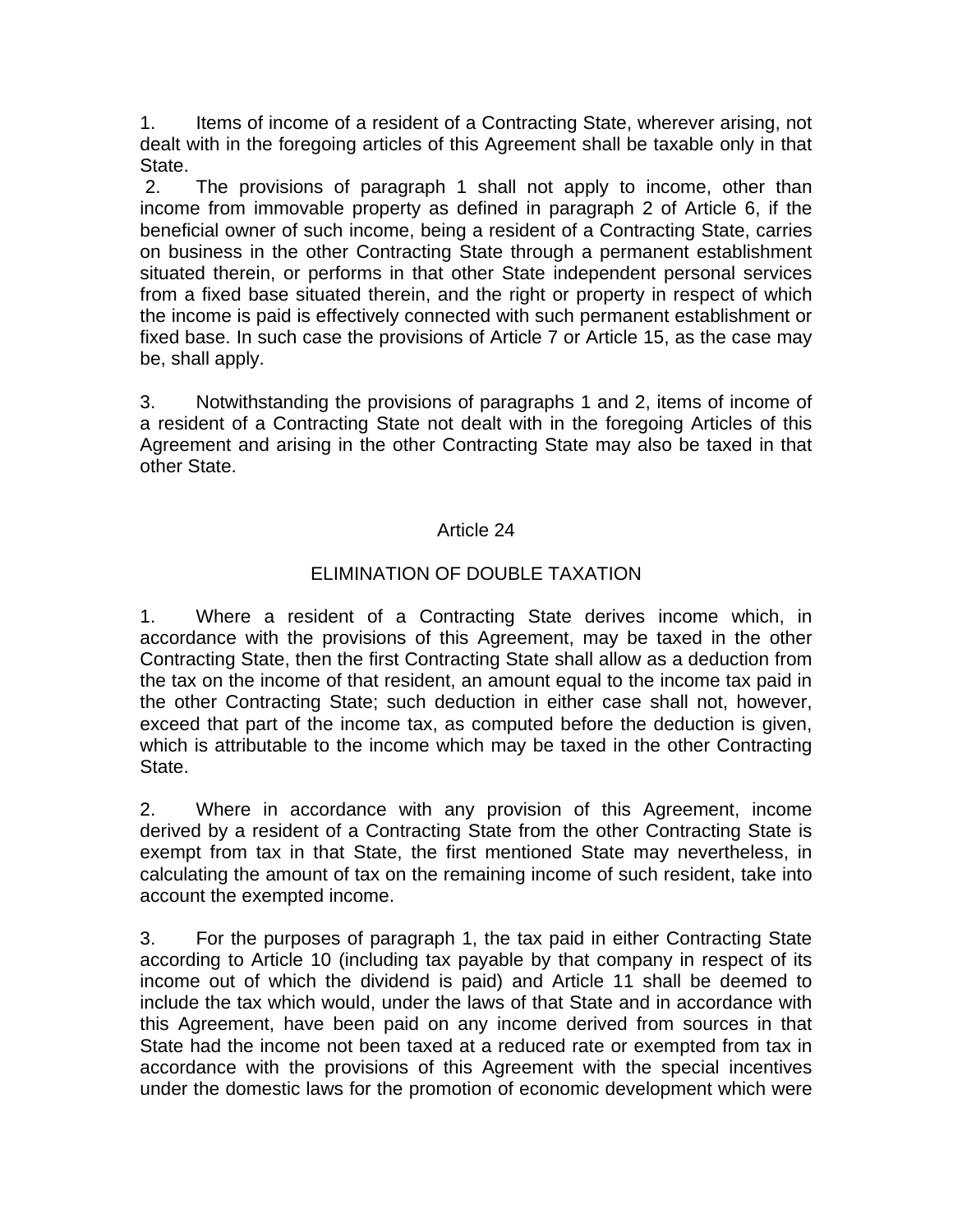in force on the date of signature of this Agreement or any other provisions which may subsequently be introduced in modification of, or in addition to, those laws so far as they are agreed by the competent authorities of the Contracting States to be of a substantially similar character.

## Article 25

## NON-DISCRIMINATION

1. The nationals of a Contracting State shall not be subjected in the other Contracting State to any taxation or any requirement connected therewith which is other or more burdensome than the taxation and connected requirements to which nationals of that other State in the same circumstances in particular with respect to residence, are or may be subjected.

2. The taxation on a permanent establishment which an enterprise of a Contracting State has in the other Contracting State shall not be less favourably levied in that other State than the taxation levied on enterprises of that other State carrying on the same activities. This provision shall not be construed as obliging a Contracting State to grant to residents of the other Contracting State any personal allowances, reliefs and reductions for taxation purposes on account of civil status or family responsibilities which it grants to its own residents.

3. Except where the provisions of paragraph 1 of Article 9, paragraph 8 of Article 11, or paragraph 6 of Article 12 apply, interest, royalties and other disbursements paid by an enterprise of a Contracting State to a resident of the other Contracting State shall, for the purpose of determining the taxable profits of that enterprise, be deductible under the same conditions as if they had been paid to a resident of the first-mentioned State.

4. Enterprises of a Contracting State, the capital of which is wholly or partly owned or controlled, directly or indirectly, by one or more residents of the other Contracting State, shall not be subjected in the first-mentioned State to any taxation or any requirement connected therewith which is other or more burdensome than the taxation and connected requirements to which other similar enterprises of that first-mentioned State are or may be subjected.

5. Nothing in this Article shall be construed so as to prevent either Contracting State from limiting to its nationals the enjoyment of tax incentives designed to promote economic development on that State.

6. In this Article, the term "taxation" means taxes to which this Agreement applies.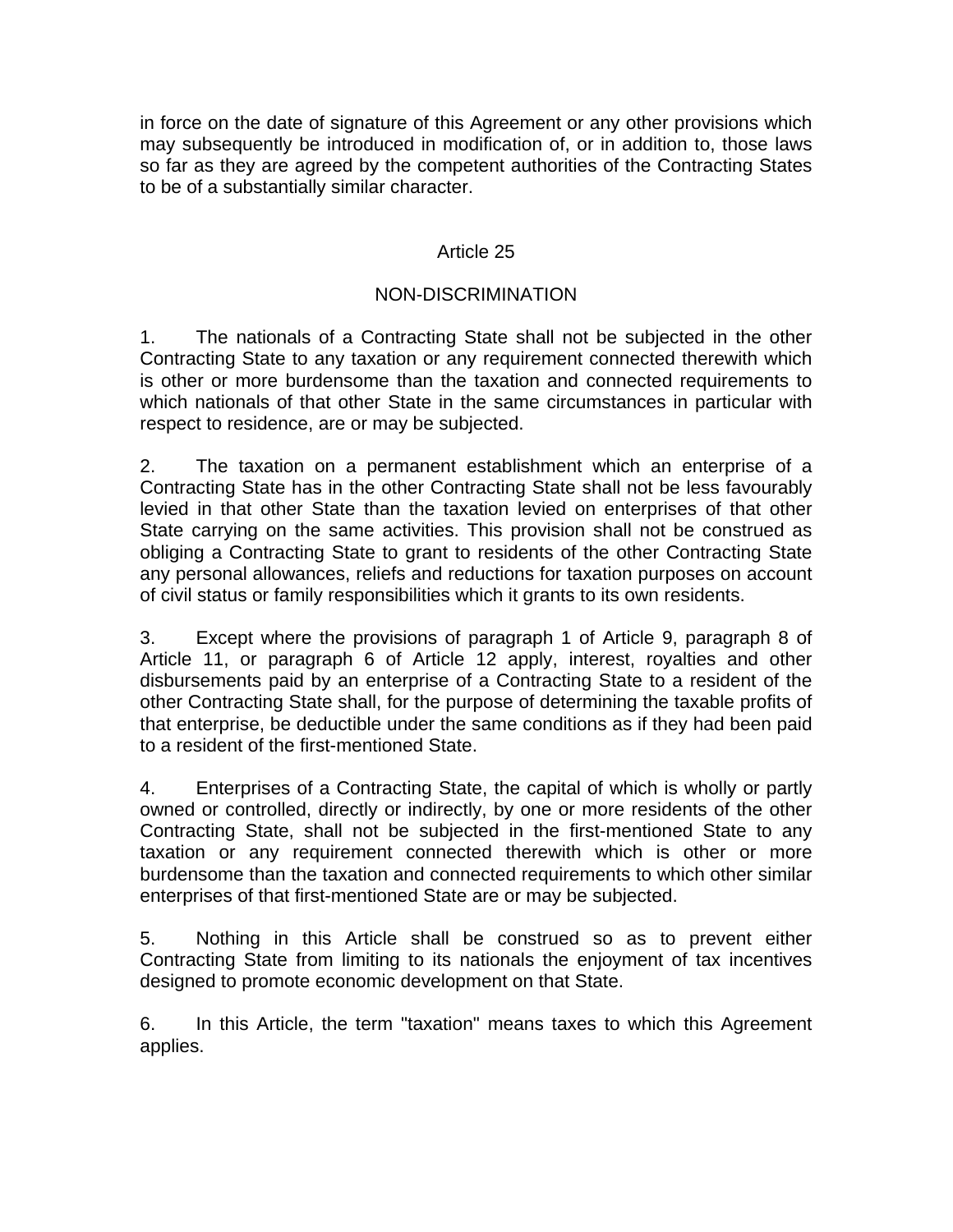#### Article 26

## MUTUAL AGREEMENT PROCEDURE

1. Where a resident of a Contracting State considers that the actions of one or both of the Contracting States result or will result for him in taxation not in accordance with the provisions of this Agreement, he may, irrespective of the remedies provided by the domestic laws of those States, present his case to the competent authority of the State of which he is a resident or, if his case comes under paragraph 1 of Article 25, to that of the Contracting State of which he is a national. The case must be presented within three years from the first notification of the action resulting in taxation not in accordance with the provisions of this Agreement.

2. The competent authority shall endeavour, if the objection appears to it to be justified and if it is not itself able to arrive at an appropriate solution, to resolve the case by mutual agreement with the competent authority of the other Contracting State, with a view to the avoidance of taxation which is not in accordance with this Agreement.

3. The competent authorities of the Contracting States shall endeavour to resolve by mutual agreement any difficulties or doubts arising as to the interpretation or application of this Agreement. They may also consult together for the elimination of double taxation in cases not provided for in this Agreement.

4. The competent authorities of the Contracting States may communicate with each other for the purpose of reaching an agreement in the preceding paragraphs.

5. The competent authorities of the Contracting States may by mutual agreement settle the mode of application of this Agreement.

### Article 27

# EXCHANGE OF INFORMATION

1. The competent authorities of the Contracting State shall exchange such information as is necessary for carrying out the provisions of this Agreement or of the domestic laws of the Contracting States concerning taxes covered by this Agreement insofar as the taxation thereunder is not contrary to this Agreement. The exchange of information is not restricted by Article 1. Any information received by a Contracting State shall be treated as secret in the same manner as information obtained under the domestic laws of that State and shall be disclosed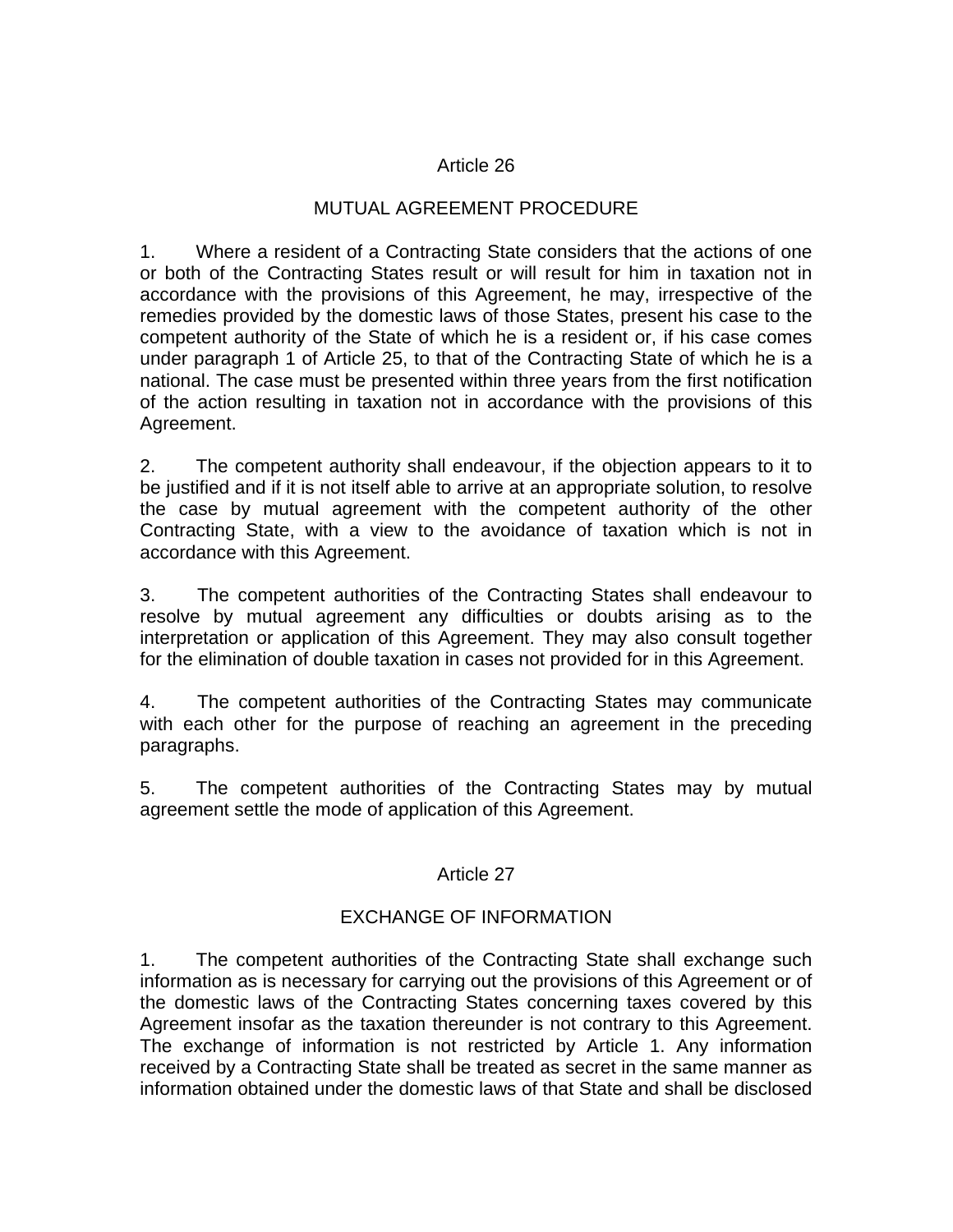only to persons or authorities (including courts and administrative bodies) concerned with the assessment and collection of, the enforcement or prosecution in respect of, or the determination of appeals in relation to, the taxes covered by this Agreement. Such persons or authorities shall use the information only for such purposes. They may disclose the information in public court proceedings or in judicial decisions.

2. In no case shall the provisions of paragraph 1 be construed so as to impose on a Contracting State the obligation:

- (a) to carry out administrative measures at variance with the laws and the administrative practice of that or of the other Contracting State;
- (b) to supply information which is not obtainable under the laws or in the normal course of the administration of that or of the other Contracting State;
- (c) to supply information which would disclose any trade, business, industrial, commercial or professional secret or trade process, or information, the disclosure of which would be contrary to public policy.

## Article 28

### MEMBERS OF DIPLOMATIC MISSIONS AND CONSULAR POSTS

Nothing in this Agreement shall affect the fiscal privileges of members of diplomatic missions or consular posts under the general rules of international law or under the provisions of special agreements.

### Article 29

### ENTRY INTO FORCE

1. The Contracting State shall notify each other, through diplomatic channels, that the legal requirements for the entry into force of this Agreement have been complied with. This Agreement shall enter into force thirty days after the date of the later of these notifications.

- 2. The provisions of the Agreement shall have effect in respect of:
	- (i) taxes withheld at source, to income derived on or after the first day of January in the calendar year following the year in which this Agreement enters into force;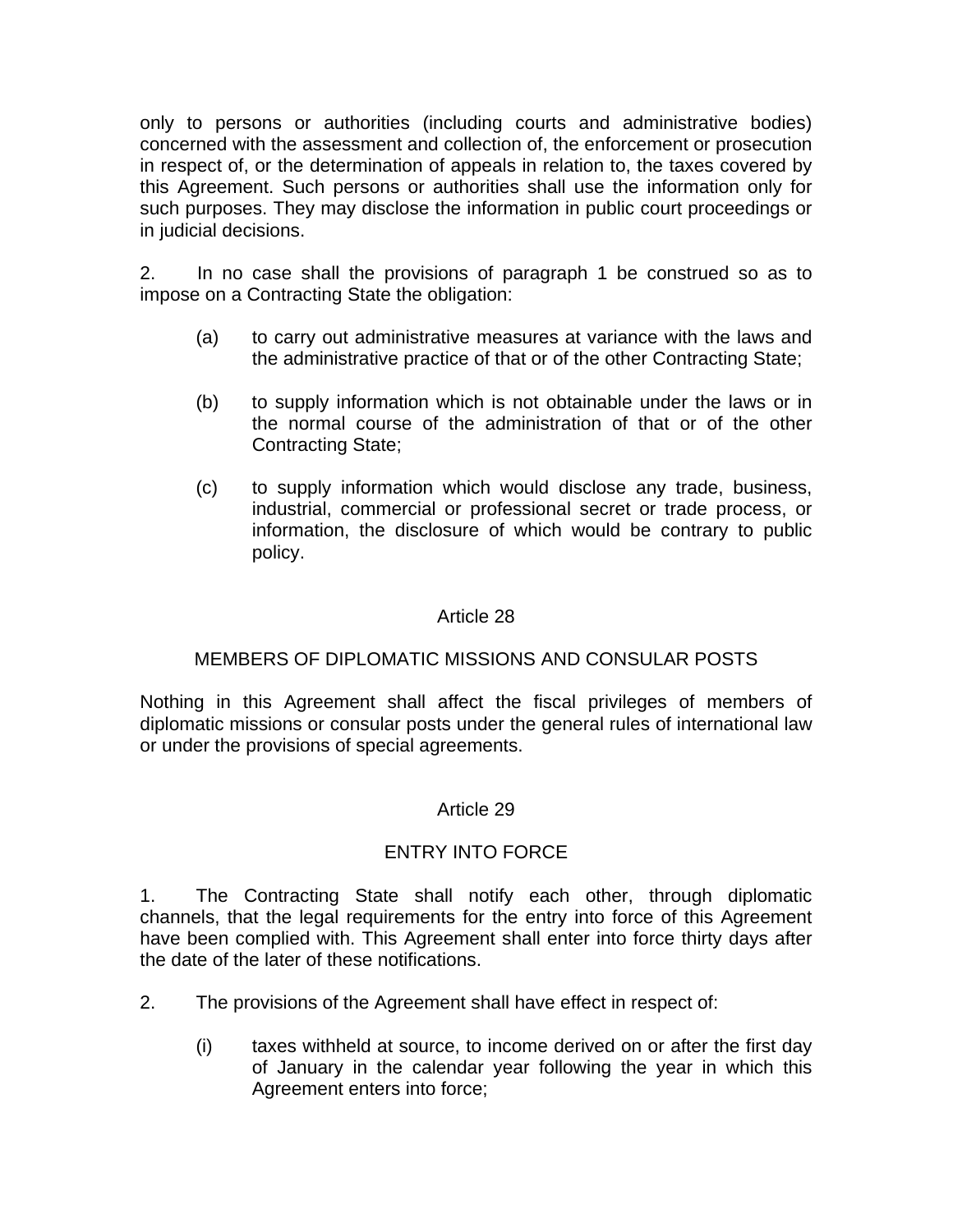- (ii) other income taxes, to taxes chargeable for any year of assessment beginning on or after the first day of January in the calendar year following the year in which this Agreement enters into force;
- (iii) in respect of petroleum income tax in Malaysia, to tax chargeable for any year of assessment beginning on or after the first day of January of the second calendar year following the year in which this Agreement enters into force.

### Article 30

### **TERMINATION**

1. This Agreement shall remain in effect indefinitely, but either Contracting State may terminate this Agreement, through diplomatic channel, by giving to the other Contracting State written notice of termination on or before June 30th in any calendar year after the period of five years from the date on which this Agreement enters into force.

- 2. In such event, this Agreement shall cease to have effect:
	- (i) taxes withheld at source, to income derived on or after the first day of January in the calendar year following the year in which the notice of termination has been given;
	- (ii) other income taxes, to taxes chargeable for any year of assessment beginning on or after the first day of January in the calendar year following the year in which the notice of termination has been given;
	- (iii) in respect of petroleum income tax in Malaysia, to tax chargeable for any year of assessment beginning on or after the first day of January of the second calendar year following the year in which the notice is given.

IN WITNESS whereof the undersigned, duly authorised thereto, by their respective Governments, have signed this Agreement.

DONE in duplicate at Damascus this 26 day February of 2007, each in the Malay, Arabic and the English language, the three texts being equally authentic. In the event of there being a dispute in the interpretation and the application of this Agreement, the English text shall prevail.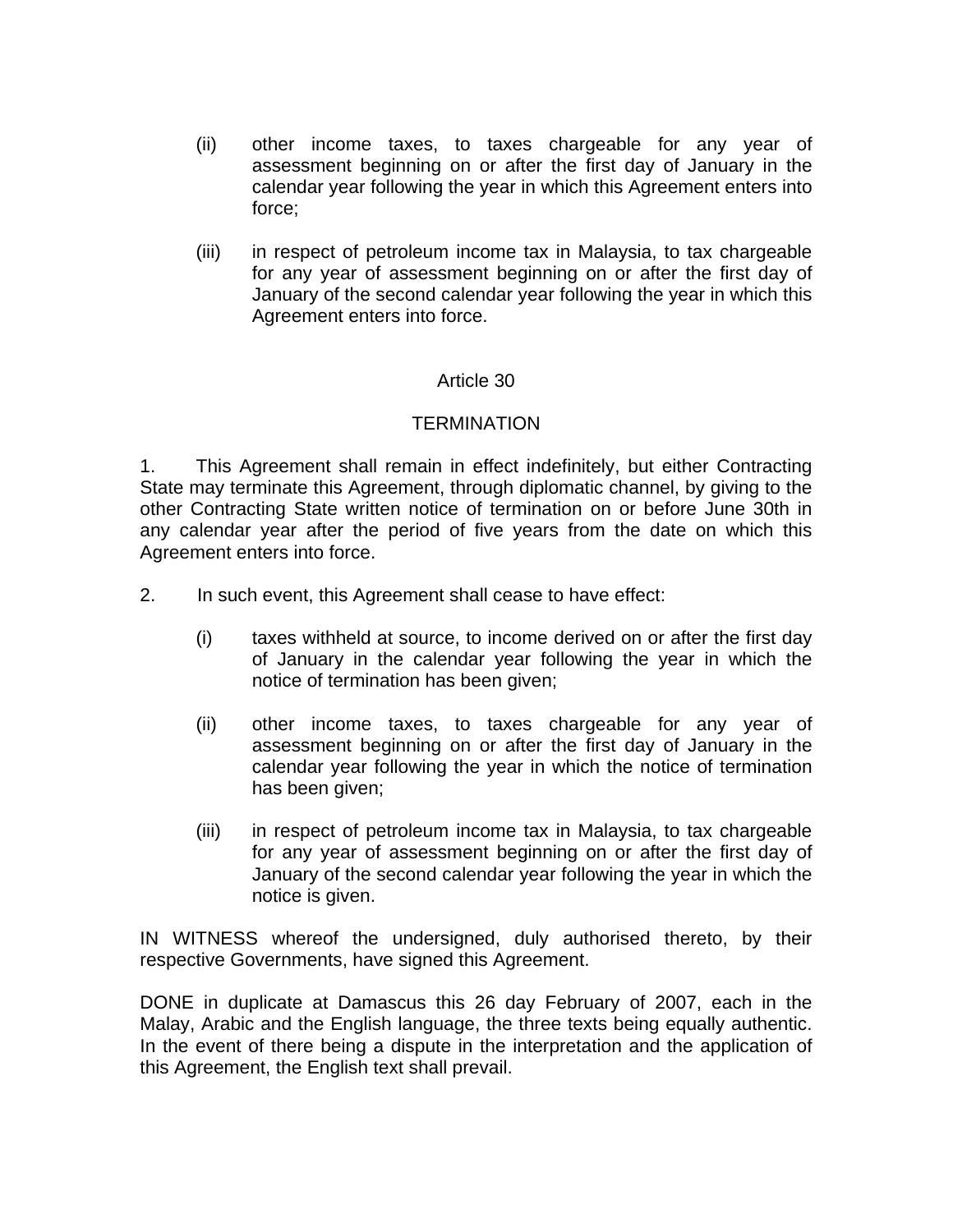## PROTOCOL

1. At the signing of the Agreement between the Government of Malaysia and the Government of the Syrian Arab Republic for the avoidance of Double Taxation and the Prevention of Fiscal Evasion with respect to Taxes on Income, both Governments have agreed that the following provision shall form an integral part of the Agreement:

- 2. It is understood that with reference to-
	- (i) paragraph 1 of Article 4, the second sentence of this paragraph is not to exclude residents of countries adopting a territorial principle in their taxation law;
	- (ii) sub-paragraphs *(a)* and *(b)* of paragraph 4 of Article 5 shall not apply, if the enterprise carries on selling activities through it;
	- (iii) paragraph 2 of Article 12, if after entry into force of this Agreement, the Syrian Arab Republic under the context of an agreement with any country agrees to provide it with more favourable treatment with respect to paragraph 2 of Article 12, then the competent authorities of the Contracting States shall with effect from the date on which the reduced rate under that Agreement becomes effective extend this favourable treatment to their respective residents; and
	- (iv) paragraph 3 of Article 25, in the case of Malaysia, where the deductibility of interest, royalties and other disbursements paid to a non-resident is denied as a result of the failure to withhold tax from such payment, this will not constitute discrimination as envisaged in that paragraph.

IN WITNESS whereof the undersigned, duly authorised thereto, by their respective Governments, have signed this Agreement.

DONE in duplicate at Damascus this 26 day February of 2007, each in the Malay, Arabic and the English language, the three texts being equally authentic. In the event of there being a dispute in the interpretation and the application of this Agreement, the English text shall prevail.